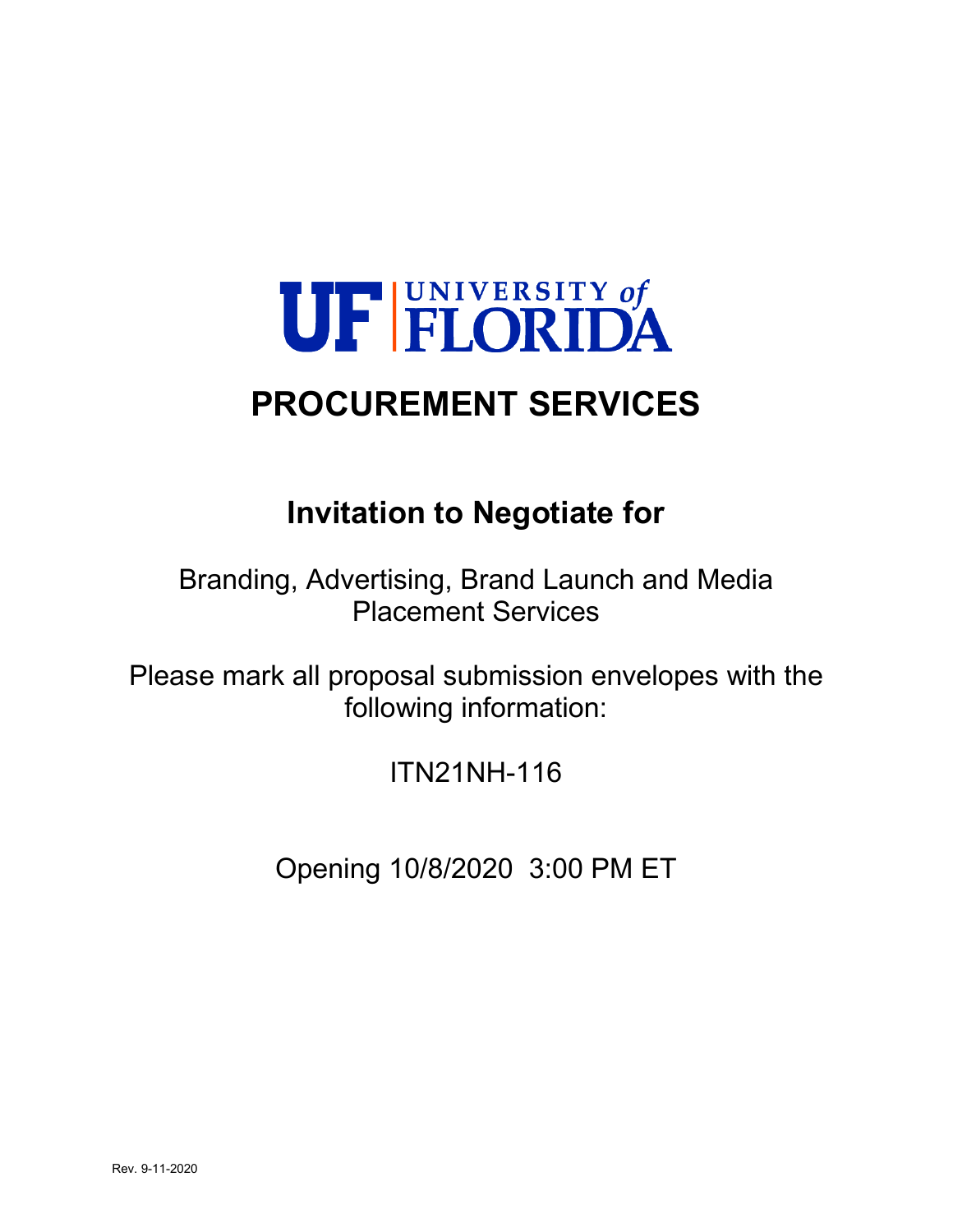|     | 1.1        |                                                                                   |  |
|-----|------------|-----------------------------------------------------------------------------------|--|
|     | 1.2        |                                                                                   |  |
|     | 1.3        |                                                                                   |  |
|     | 1.4        |                                                                                   |  |
|     | 1.5        |                                                                                   |  |
|     |            |                                                                                   |  |
|     |            |                                                                                   |  |
| 2.0 |            |                                                                                   |  |
|     | 2.1        |                                                                                   |  |
|     | 2.2        |                                                                                   |  |
|     | 2.3        |                                                                                   |  |
|     | 2.4        |                                                                                   |  |
|     | 2.5        | Vendor Protest Procedure; Notice of Proposal Protest Bonding Requirement  9       |  |
|     | 2.6        |                                                                                   |  |
|     | 2.7        |                                                                                   |  |
|     | 2.8        |                                                                                   |  |
|     | 2.9        |                                                                                   |  |
|     | 2.10       | Determination of and Information Concerning Vendor's Qualifications  9            |  |
|     | 2.11       |                                                                                   |  |
|     | 2.12       | Rejection of Vendor Counter-offers, Stipulations and Other Exceptions  10         |  |
|     |            |                                                                                   |  |
|     | 2.13       |                                                                                   |  |
|     | 2.14       |                                                                                   |  |
|     | 3.1<br>3.3 |                                                                                   |  |
|     |            |                                                                                   |  |
| 4.0 |            |                                                                                   |  |
|     | 4.1        |                                                                                   |  |
|     | 4.1.1      |                                                                                   |  |
|     | 4.1.2      |                                                                                   |  |
|     | 4.1.3      |                                                                                   |  |
|     | 4.1.4      |                                                                                   |  |
|     | 4.1.5      |                                                                                   |  |
|     | 4.1.6      |                                                                                   |  |
|     | 4.2        |                                                                                   |  |
|     | 4.2.1      |                                                                                   |  |
|     | 4.2.2      |                                                                                   |  |
|     | 4.2.3      |                                                                                   |  |
|     | 4.2.4      |                                                                                   |  |
|     | 4.2.5      | Questions, Communications and Inquires between the University and Vendors 15      |  |
|     | 4.2.6      | Addenda and the University's Response to Communications from Vendor  16           |  |
|     | 4.2.7      |                                                                                   |  |
|     | 4.2.8      |                                                                                   |  |
|     | 4.2.9      |                                                                                   |  |
|     | 4.2.10     |                                                                                   |  |
|     | 4.2.11     |                                                                                   |  |
|     | 4.2.12     |                                                                                   |  |
|     | 4.2.13     | Improper Business Relationships/Conflict of Interest Prohibited  17               |  |
|     |            | 4.2.14 Corrections, Changes, and Providing Information on Forms within the ITN 18 |  |
|     |            |                                                                                   |  |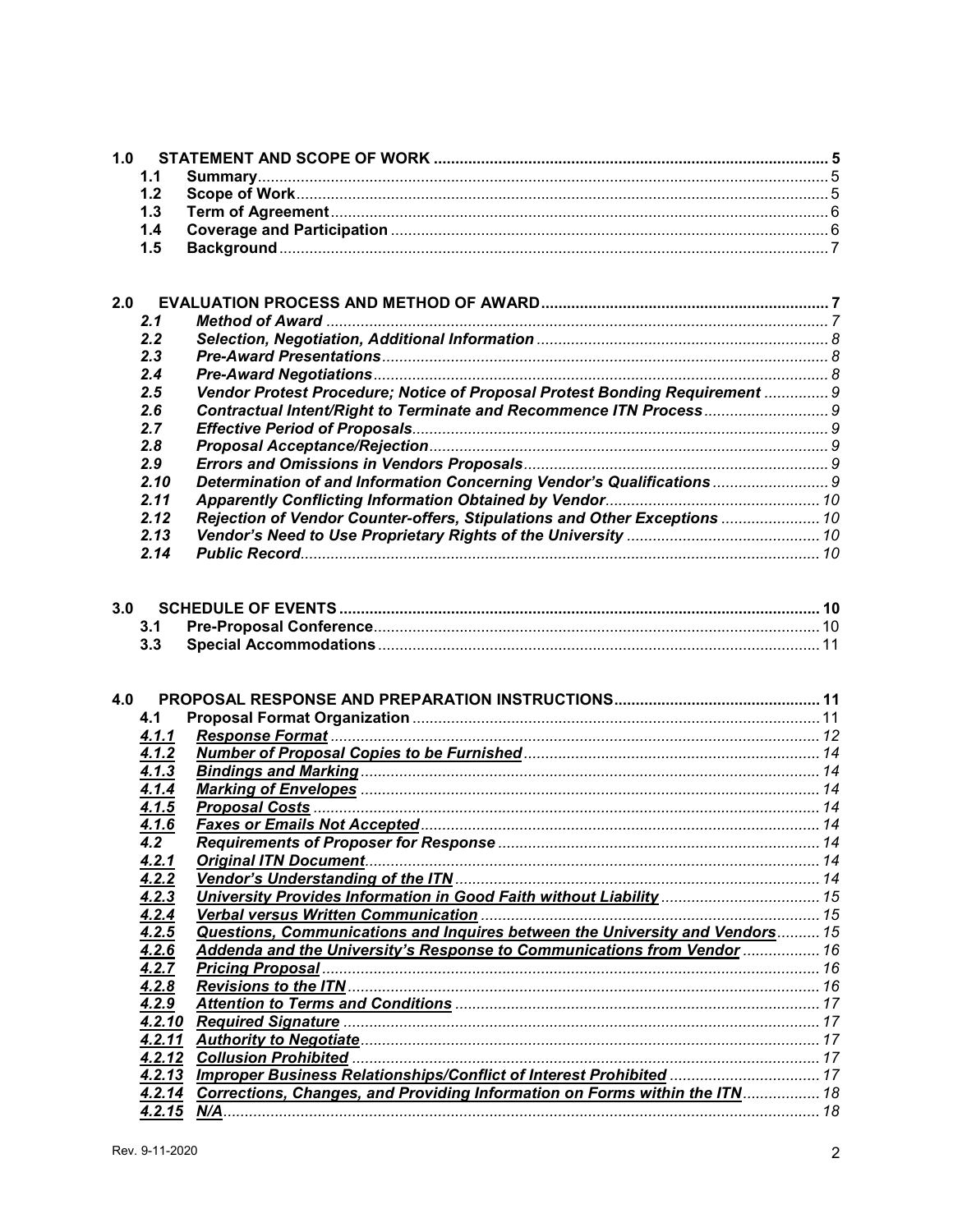| 4.2.18 University's Right to Use Vendor's Ideas/Proprietary Information 18 |  |
|----------------------------------------------------------------------------|--|

| 5.0 |      |  |
|-----|------|--|
| 5.1 |      |  |
| 5.2 |      |  |
| 5.3 |      |  |
| 5.4 |      |  |
| 5.5 |      |  |
| 5.6 |      |  |
| 5.7 |      |  |
| 5.8 |      |  |
| 5.9 |      |  |
|     | 5.10 |  |
|     | 5.11 |  |
|     | 5.12 |  |
|     | 5.13 |  |
|     | 5.14 |  |
|     | 5.15 |  |
|     | 5.16 |  |
|     | 5.17 |  |

| 6.1  |  |
|------|--|
| 6.2  |  |
| 6.3  |  |
| 6.4  |  |
| 6.5  |  |
| 6.6  |  |
| 6.7  |  |
| 6.8  |  |
| 6.9  |  |
| 6.10 |  |
| 6.11 |  |
| 6.12 |  |
| 6.13 |  |
| 6.14 |  |
| 6.15 |  |
| 6.16 |  |
| 6.17 |  |
| 6.18 |  |
| 6.19 |  |
| 6.20 |  |
| 6.21 |  |
| 6.22 |  |
| 6.23 |  |
| 6.24 |  |
| 6.25 |  |
| 6.26 |  |
| 6.27 |  |
| 6.28 |  |
| 6.29 |  |
| 6.30 |  |
|      |  |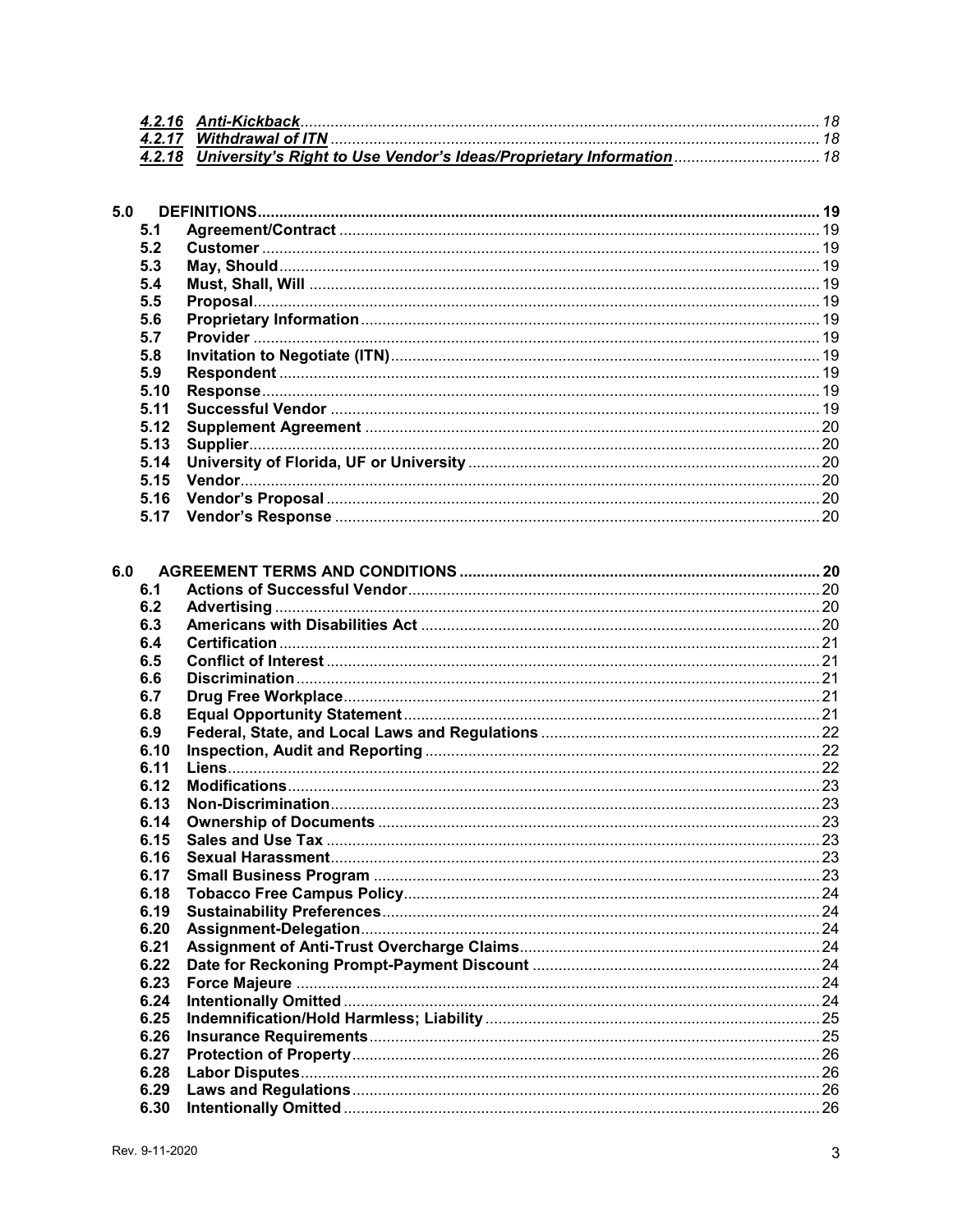| 6.31                                                                                   |  |
|----------------------------------------------------------------------------------------|--|
| Notice to Vendors of Asbestos-Containing Materials in University Buildings  27<br>6.32 |  |
| 6.33                                                                                   |  |
| 6.34                                                                                   |  |
| 6.35                                                                                   |  |
| 6.36                                                                                   |  |
| 6.37                                                                                   |  |
| 6.38                                                                                   |  |
| 6.39                                                                                   |  |
| 6.40                                                                                   |  |
| 6.41                                                                                   |  |
| 6.42                                                                                   |  |
| 6.43                                                                                   |  |
| 6.44                                                                                   |  |
| 6.45                                                                                   |  |
| 6.46                                                                                   |  |
| 6.47                                                                                   |  |
|                                                                                        |  |
| 6.47.2                                                                                 |  |
| 6.47.3                                                                                 |  |
| 6.47.4                                                                                 |  |
| 6.47.5                                                                                 |  |
| 6.47.6                                                                                 |  |
| 6.47.7                                                                                 |  |
| 6.47.8                                                                                 |  |
| 6.48                                                                                   |  |
| 6.49                                                                                   |  |
| 6.50                                                                                   |  |
| 6.51                                                                                   |  |
|                                                                                        |  |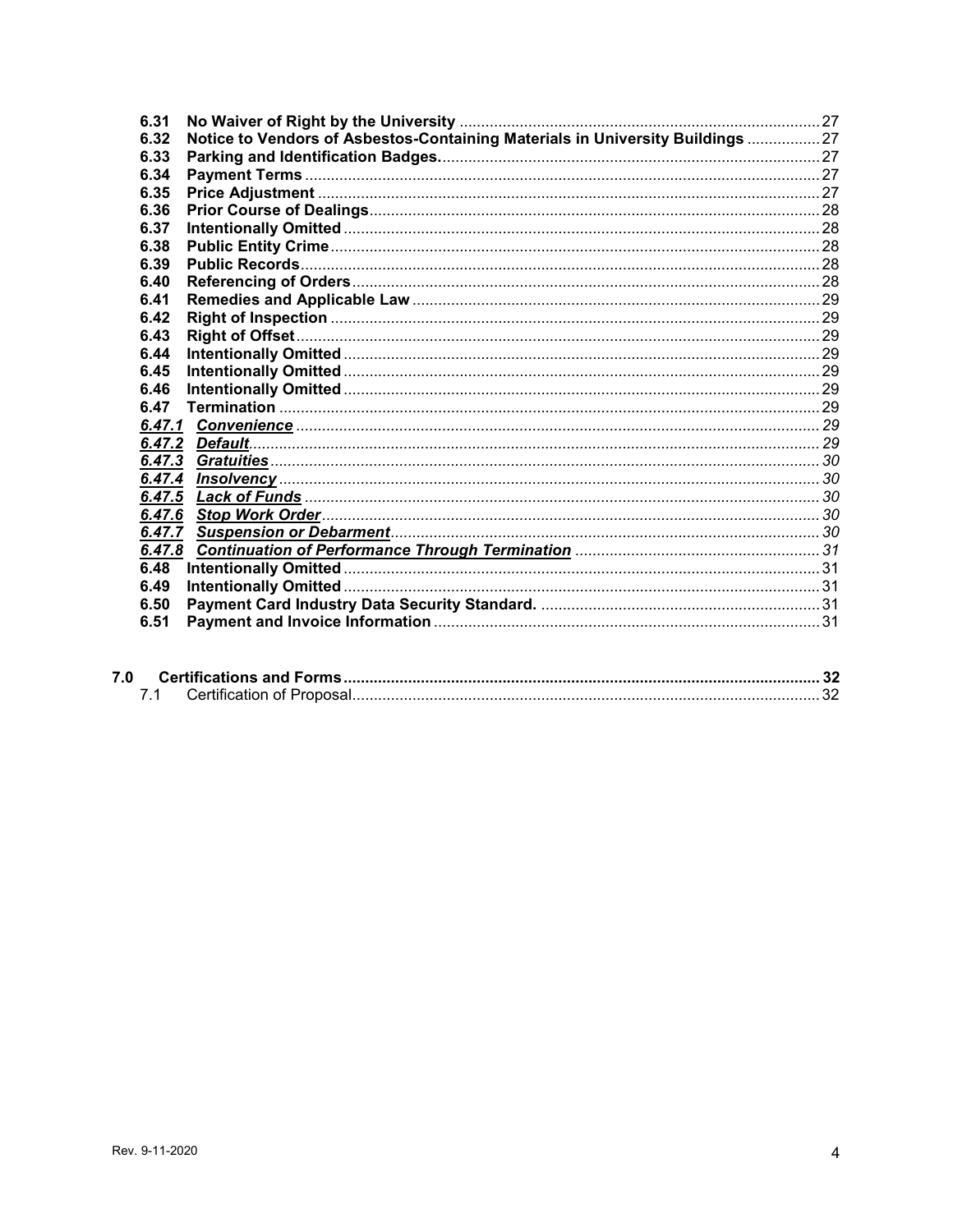#### **1.0 STATEMENT AND SCOPE OF WORK**

#### **1.1 Summary**

The University is seeking proposals from full service strategic brand, communication, marketing and advertising agencies to support the pending brand launch for the University of Florida and ongoing associated services.

The University is currently completing a brand refresh, evolving it's creative and messaging as it continues a push forward as a top-ranking university. As part of the brand effort, the Office of Strategic Marketing and Communications is seeking to establish a pool of agencies with the ability to support the launch of the new brand platform, provide continued build-outs for creative assets, media placement, comprehensive reporting, campaign management and strategic support services in addition to providing marketing and advertising services to University of Florida colleges, departments, centers and specific projects on an as needed basis.

While one agency will be selected to support the launch and measurement of the newly developed brand platform, the pool of awarded vendors will be available to campus for continuing work and services.

#### **1.2 Scope of Work**

Awarded agencies will be eligible to work with all University departments and units under this scope of work and assist UF units with the integration with the overall University brand. It is expected that any work may be shared with the University Office of Strategic Marketing and Communications, and the agency will release any master photo and video assets of the University of Florida subjects to the University regardless of whether or not they were used or published.

Scope of Work shall include, but shall not necessarily be limited to:

#### **A. Branding**

- a. Expertise in integrated marketing strategy, goal setting and measurement of KPIs
- b. Understanding of higher education dynamics, and innovative mindset for comprehensive branding executions (digital, environmental, print, multimedia and social media) with retargeting.

# **B. Creative services**

- a. Advertising design/adjustment for placements
- b. Website design
- c. Comprehensive brand asset development and build out
- d. Presentation design
- e. Video production and PSA development
- f. Supplemental creative "video shorts" for social media channels

# **C. Media Planning, execution and evaluation**

- a. Working with UF to identify criteria for upcoming campaigns, including target markets, budget, reach, frequency goals, etc.
- b. Developing local, regional, national and international competitive media buy analysis as needed
- c. Providing and presenting a comprehensive media plan that includes strategic media analysis and recommendations for each campaign.
- d. Meeting regularly with UF on changes, new media opportunities, review results/performance of previous campaigns, etc.

#### **D. Implement Media Buys**

- a. Negotiate and contract for approved advertising plans on behalf of UF
- b. Prepare all media insertion order packages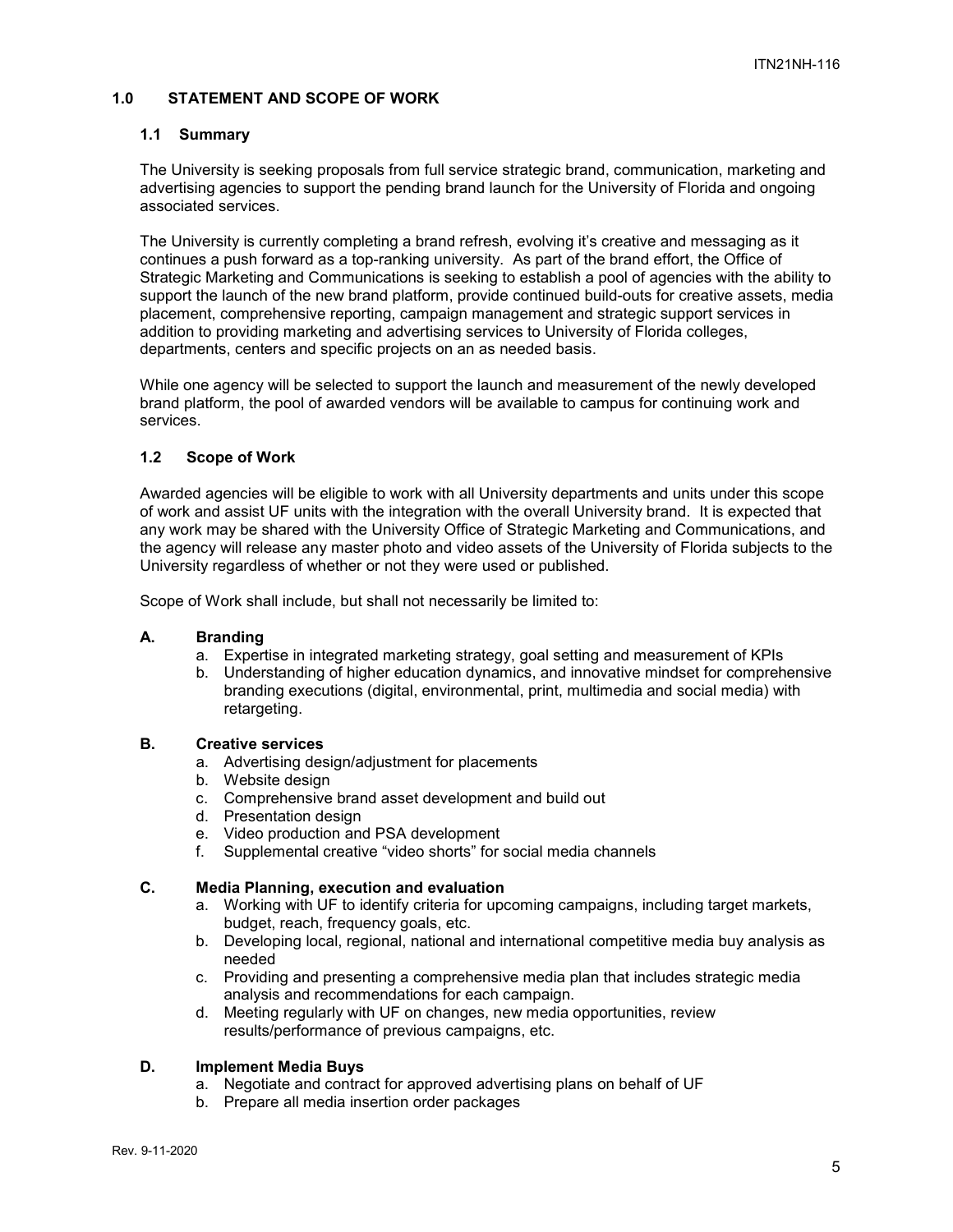- c. Prepare all traffic instructions to the media vendors, this includes coordinating delivery of the creative
- d. Verify production requirements and deadlines

# **E. Monitor and Verify Invoices**

- a. Monitor media performance and insure that make-goods fall within campaign flight dates
- b. Audit all media invoices
- c. Work directly with media to handle make-goods

#### **F. Media Relations Support**

- a. Coordinate with UF needs for additional media pitch work within target markets
- b. Develop and advance UFs agenda on research excellence gaining national media attention and mention
- c. Measurement of catch, reach and market impact of earned media support.

#### **G. Dashboards - Measurement**

a. Based on UFs Brand Watch license agency should develop campaign reports and quarterly trend data.

#### **H. UF Brand Launch**

The agency, working with the University of Florida's Office of Strategic Communication and Marketing, will develop and implement a branding campaign that will build on the efforts currently underway to raise the stature of the University nationally and internationally. Within this scope the University is pairing paid and earned media, this ITN is additionally seeking an agency that can advocate and promote UFs brand with both advertising and public/media relations. Additionally, other services the firm may be hired to provide over the course of the engagement include website redesign, advertising campaigns in multiple media arenas, social media initiatives, design for printed materials, etc.

The vendor-proposed team of staff must be available for the duration of the engagement, which is anticipated as two years, or the "launch period" for the new brand platform. If circumstances require that a change be made to the project team, the University reserves the right to require approval of any changes to the project team by University stakeholders. In addition, if during the engagement the University wishes to require a change to the project team for any reason, staff changes will be made promptly, subject to the University's approval of new team members.

# *All vendors will utilize existing contracts with commercial printers previously certified by the University of Florida.* <http://identity.ufl.edu/resources/print-vendors/>

#### *Vendors will be required to get approval when filming/shooting on campus by using the University of Florida Standard Location Agreement* [see Attachment C]

The University intends to select one vendor from the awarded pool for this specific brand launch.

The successful firms will have proven prior successful experience working with customers and projects similar to those at UF.

#### **1.3 Term of Agreement**

The term of this Agreement will be for an initial period of two (2) years, **October 2020 – October 31, 2022 with the option of two (2) two-year renewals**.

#### **1.4 Coverage and Participation**

The intended coverage of this ITN and any Agreement resulting from this solicitation shall be for the Office of Strategic Communication and Marketing, and all other departments at the University of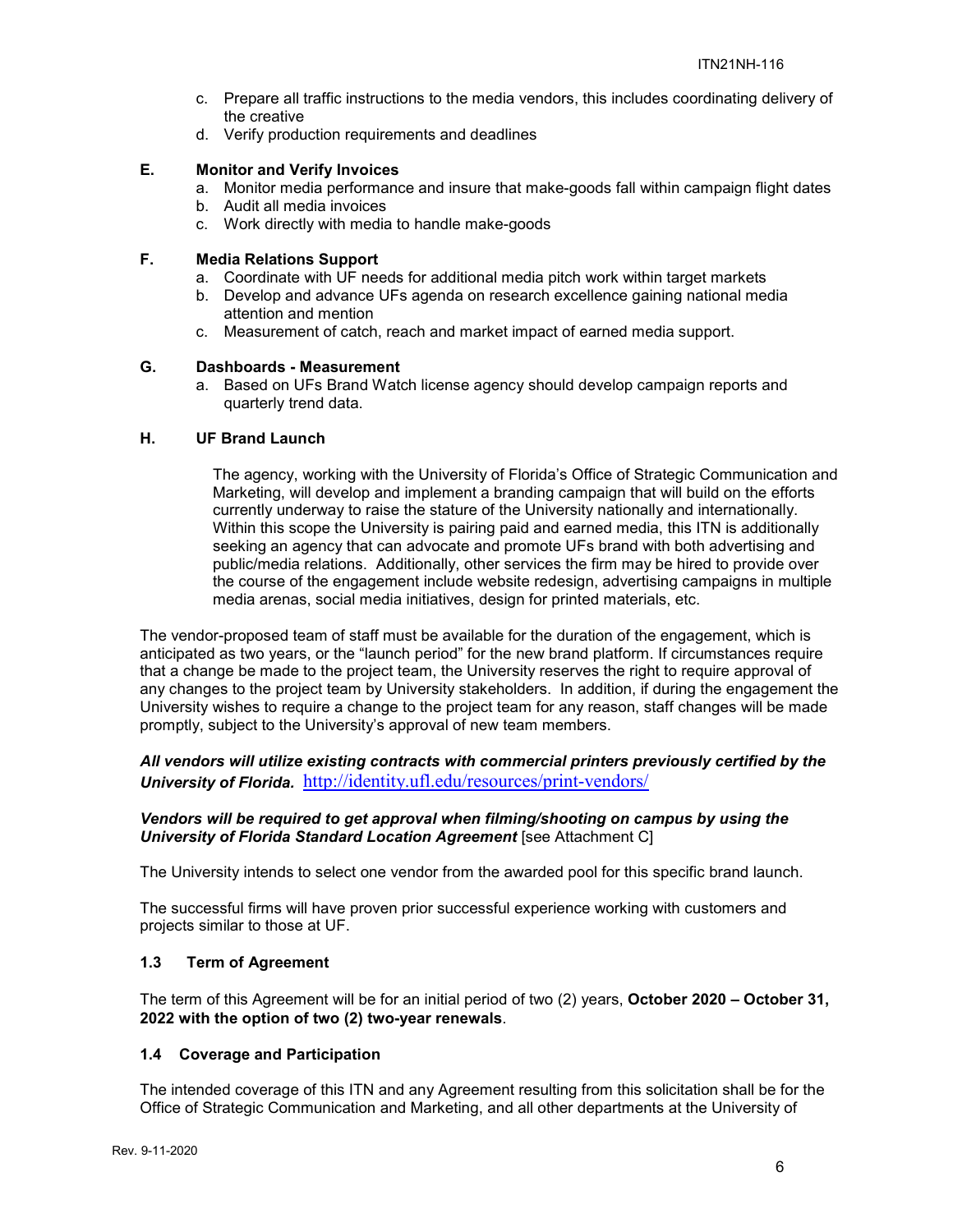Florida. With the consent and agreement of the Successful Vendor, the other state universities, or affiliates of community colleges, district school boards, other educational institutions, and other governmental agencies, may assess and access an Agreement resulting from this solicitation issued and administered by the University of Florida. The University may require a contract administration fee from the Successful Vendor for purchases made by other institutions.

The University reserves the right to add and/or delete elements, or to change any element of the coverage and participation at any time without prior notification and without any liability of any kind or amount.

#### **1.5 Background**

UF has a long history of established programs in international education, research and service. It is one of only 17 public, land-grant universities that belong to the Association of American Universities, the higher-education organization comprising the top 62 public and private institutions in North America. UF is consistently ranked among the nation's top universities: No. 7 in U.S. News & World Report's "Top Public Schools" (2020); No. 2 in Kiplinger's "Best Values in Public Colleges" (2017); and No. 3 on the Forbes list of best value public universities (2019). Additionally, UF ranked No. 6 in the New York Times list of universities that do the most to help low-income students (2015) and No. 3 in the Milken Institute's ranking of Best Universities for Technology Transfer.

As the state's oldest and most comprehensive university, tracing its beginnings to a small seminary in 1853, UF is now among the nation's most academically diverse public universities. with an enrollment of 54,000 students annually. UF is home to 16 colleges and more than 170 research centers and institutes and offers nearly 300 graduate degree programs. Only five other universities nationwide have as many programs of study on one campus as the University of Florida.

#### **2.0 EVALUATION PROCESS AND METHOD OF AWARD**

#### **2.1 Method of Award**

The evaluation of each response to this ITN will be based on its overall competence, compliance, format, and organization. The Award shall be made to the responsive and responsible firms whose proposals are determined to be the most advantageous to the University of Florida, taking into consideration the evaluation criteria below. Pricing may be a criterion; however, the University is under no obligation whatsoever to select as most responsive the proposal that demonstrates the lowest pricing.

*The contract will consist of the University's ITN, the proposal with any and all revisions, award*  letter/contract, purchase order, and the signed agreement between the parties, as stated in that *agreement.*

Firms whose proposals are not accepted will be notified after a final selection has been made by public posting of the selected proposer(s). This public posting functions as the rejection of all other proposals. This posting will be made to

<https://procurement.ufl.edu/vendors/schedule-of-bids/>

#### **Evaluation Criteria**

Vendor proposals will be evaluated based upon how well each Vendor's plans meet the University's needs. Please note that UF is not limiting responses based on ability to service all Creative Competencies (see scope of work A-H and Attachment B). Agencies are welcome to bid on just one competency if this is where their strength lies. Specific competencies should be included in Tab 2 /Attachment B.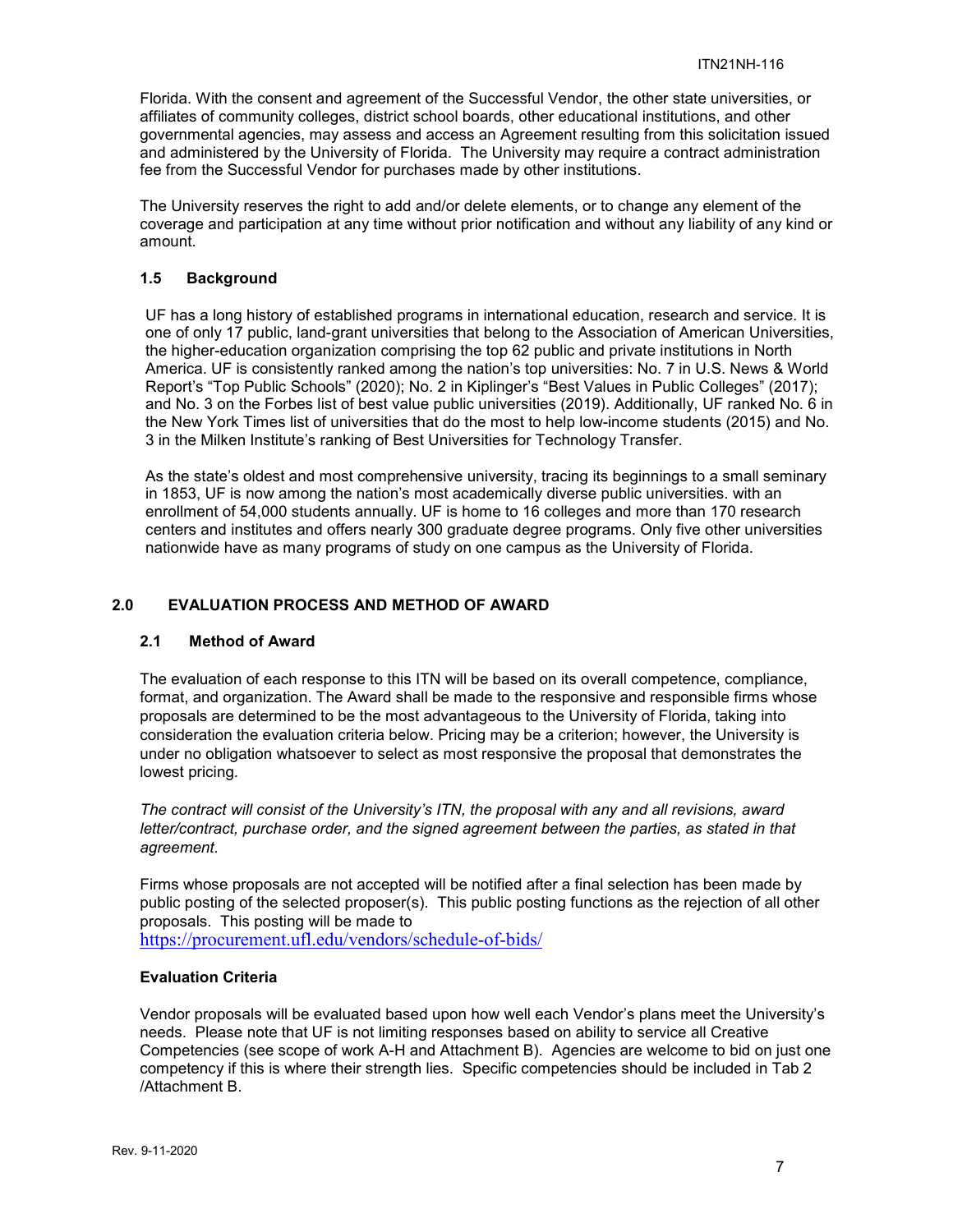Specific consideration will be given to the following criteria for the vendor that demonstrates:

- Demonstrated Expertise in Creative Competencies
	- o Concepting<br>
	o Storytellina
	- Storytelling (including Copywriting)<br>○ Design Services (digital and print)
	- Design Services (digital and print)<br>○ Experience Design
	- o Experience Design<br>∩ Multimedia (includir
	- Multimedia (including photography, videography, animation, audio etc.)
- Expertise in integrated marketing strategy development; defined competencies in goal setting and results-oriented approach with demonstrated outcomes
- Expertise with advanced highly-targeted tactics for sophisticated digital marketing
- Experienced account team, excellent service and accessibility, and resource commitment
- Experience of company with contracts of similar size and scope, reference information from current or former clients, and breadth of services
- Compelling creative and quality traditional, digital and non-traditional media portfolio and services proposed
- Understanding of higher education dynamics and an ability to leverage marketing innovations from other industries
- Demonstrated experience buying and planning media that supports defined marketing strategies on multiple platforms and achieves communication goals for institutions of higher education and affiliate organizations.
- Demonstrated ability to implement quality media plan
- Experience in planning and placing media within the Florida, National and International market and on multiple platforms, including mobile, social, broadcast and emerging technologies and storytelling forms
- References
- Demonstrated ability to negotiate best prices on behalf of the institution
- Financial Offering
- Acceptance of UF terms and conditions

# **2.2 Selection, Negotiation, Additional Information**

Although the University reserves the right to negotiate with any vendor or vendors to arrive at its final decision and/or to request additional information or clarification on any matter included in the proposal, it also reserves the right to select the most responsive vendor or vendors without further discussion, negotiation, or prior notice. The University may presume that *any proposal is a best-andfinal offer.*

#### **2.3 Pre-Award Presentations**

The University reserves the right to require presentation from any and all vendors, in which they may be asked to provide or they may provide information in addition to that provided in their proposals.

#### **2.4 Pre-Award Negotiations**

The University reserves the right to negotiate prior to award with vendors for purpose of addressing the matters set forth in the following list, which may not be exhaustive.

- Resolving minor difference and typographical errors
- Terms and conditions
- Clarifying necessary details and responsibilities
- Emphasizing important issues and points
- Receiving assurances from vendors
- Obtaining the lowest and best pricing
- Determining financial strength as an ongoing concern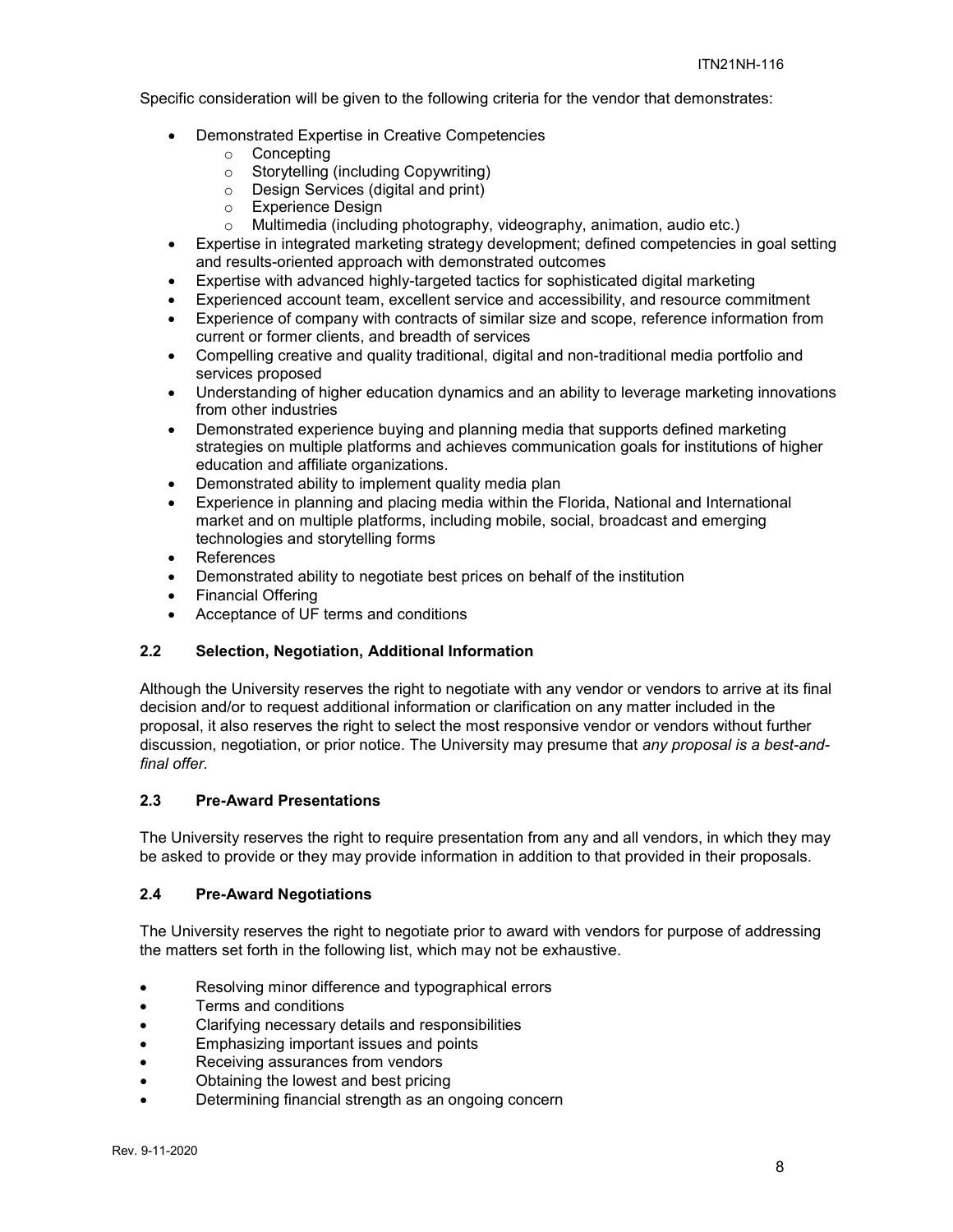# **2.5 Vendor Protest Procedure; Notice of Proposal Protest Bonding Requirement**

Any vendor protest to a University decision or intended decision with regard to this ITN is subject to Florida Board of Governors' (BOG) Regulations 18.002 and 18.003. Any vendor who files an action protesting a decision or intended decision shall post at the time of the filing the formal written protest, a bond, payable to the University of Florida, in an amount equal to the lessor of 10% of the estimated value of the protestor's proposal or 10% of the University's estimated expenditure during the contract term:, or \$10,000. The bond shall be conditioned upon the payment of all costs which may be adjudged against the vendor. In lieu of a bond, the University will accept a cashier's check or money order in the amount of the bond.

# **2.6 Contractual Intent/Right to Terminate and Recommence ITN Process**

The University intends to contract with one or more vendors whose proposal(s) are considered to be in the best interests of the University. However, the University may terminate this ITN process at any time up to notice of award, without prior notice, and without liability of any kind or amount. Further, the University reserves the right to commence one or more subsequent ITN processes seeking the same or similar products or services covered hereunder. In the event of cancellation or termination, the University reserves the right to award the contract to another Offeror, cancel in its entirety, or to request new proposals, whichever is in the best interest of University of Florida.

# **2.7 Effective Period of Proposals**

Under this ITN, the University shall hold that vendors' responses to this ITN shall remain in effect for a period of ninety (90) days following the closing date, in order to allow time for evaluation, approval, and award of the contract. Any vendor who does not agree to this condition shall specifically communicate in its proposal such disagreement to the University, along with any proposed alternatives. This University may accept or reject such proposed alternatives without further notification or explanation.

# **2.8 Proposal Acceptance/Rejection**

The University reserves the right to reject any or all proposals. Such rejection may be without prior notice and shall be without any liability of any kind or amount to the University. The University shall not accept any proposal that the University deems not to be in its best interests. The University shall reject proposals submitted after the closing date and time.

# **2.9 Errors and Omissions in Vendors Proposals**

The University may accept or reject any vendor's proposal, in part or in its entirety, if such proposal contains errors, omissions, or other problematic information. The University may decide upon the materiality of such errors, omissions, or other problematic information.

# **2.10 Determination of and Information Concerning Vendor's Qualifications**

The University reserves the right to determine whether a vendor has the ability, capacity, and resources necessary to perform in full any contract resulting from this ITN. The University may request from vendors information it deems necessary to evaluate such vendors' qualifications and capacities to deliver the products and/or services sought hereunder. The University may reject any vendor's proposal for which such information has been requested but which the vendor has not provided. Such information may include but is not limited to:

- Financial resources
- Personnel resources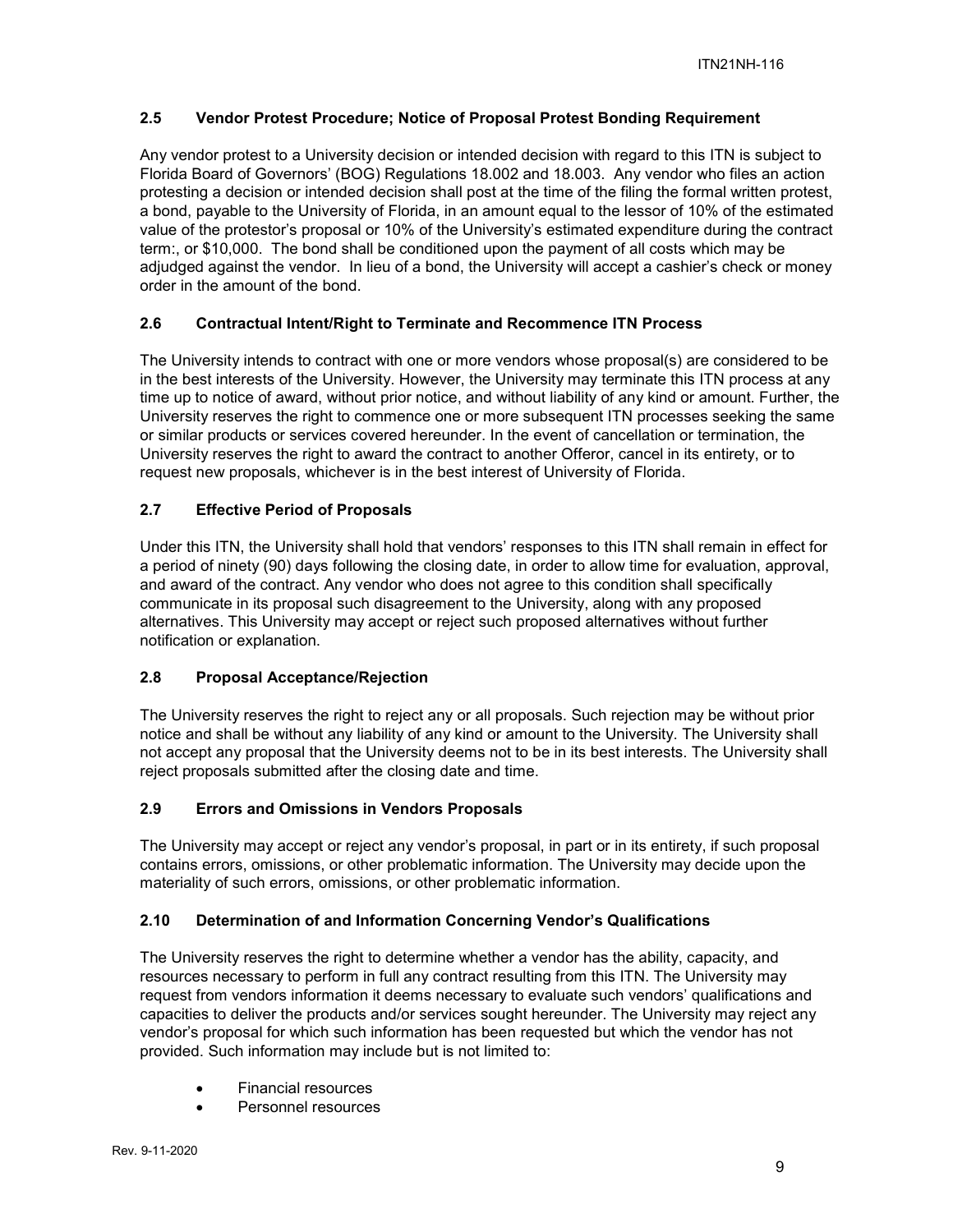- Physical resources
- Internal financial, operating, quality assurance, and other similar controls and policies
- Resumes of key executives, officers, and other personnel pertinent to the requirements of the ITN
- Customer references
- Disclosures of complaints or pending actions, legal or otherwise, against the vendor
- The University reserves the right to check references with current customers as provided by the vendor and with any customers the University identifies, including University staff.

# **2.11 Apparently Conflicting Information Obtained by Vendor**

The University is under no obligation whatsoever to honor or observe any information that may apparently conflict with any provision herein, regardless of whether such information is obtained from any office, agent, or employee of the University. Such information shall not affect the vendor's risks or obligations under a contract resulting from this ITN.

#### **2.12 Rejection of Vendor Counter-offers, Stipulations and Other Exceptions**

Any vendor exception, stipulation, counter-offer, requirement, and/or other alternative term or condition shall be considered rejected unless specifically accepted in writing by the University and thereafter incorporated into any contract resulting from this ITN.

#### **2.13 Vendor's Need to Use Proprietary Rights of the University**

All information proprietary to the University and disclosed by the University to any vendor shall be held in confidence by the vendor and shall be used only for purposes of the vendor's performance under any contract resulting from this ITN.

#### **2.14 Public Record**

On the earlier of (i) the time the University provides notice of a decision or intended decision, or (ii) 30 days after the final competitive sealed proposals are all opened, whichever occurs earlier, vendor proposals may be disclosed as public record.

#### **3.0 SCHEDULE OF EVENTS**

The following is the tentative schedule that will apply to this ITN, but may change in accordance with the University's needs.

| 09/11/2020 |             | <b>Issuance of ITN</b>                   |
|------------|-------------|------------------------------------------|
| 09/21/2020 | 5:00 PM ET  | <b>Technical Questions/Inquiries Due</b> |
| 9/24/2020  | 11:00 AM ET | Mandatory Pre-bid (Zoom)                 |
| 09/28/2020 | 5:00 PM ET  | Follow-up questions due                  |
| 10/1/2020  |             | Reponses to Inquires sent out            |
| 10/8/2020  | 3:00 PM ET  | ITN Closes/Opening of Proposals          |

# **3.1 Pre-Proposal Conference**

A mandatory pre-proposal conference will be held for vendors who intend to respond to this ITN. Date & Time: September 24, 2020 11:00 AM ET.

Conference will be held remotely via Zoom, Meeting information as follows:

nheredia@ufl.edu is inviting you to a scheduled Zoom meeting.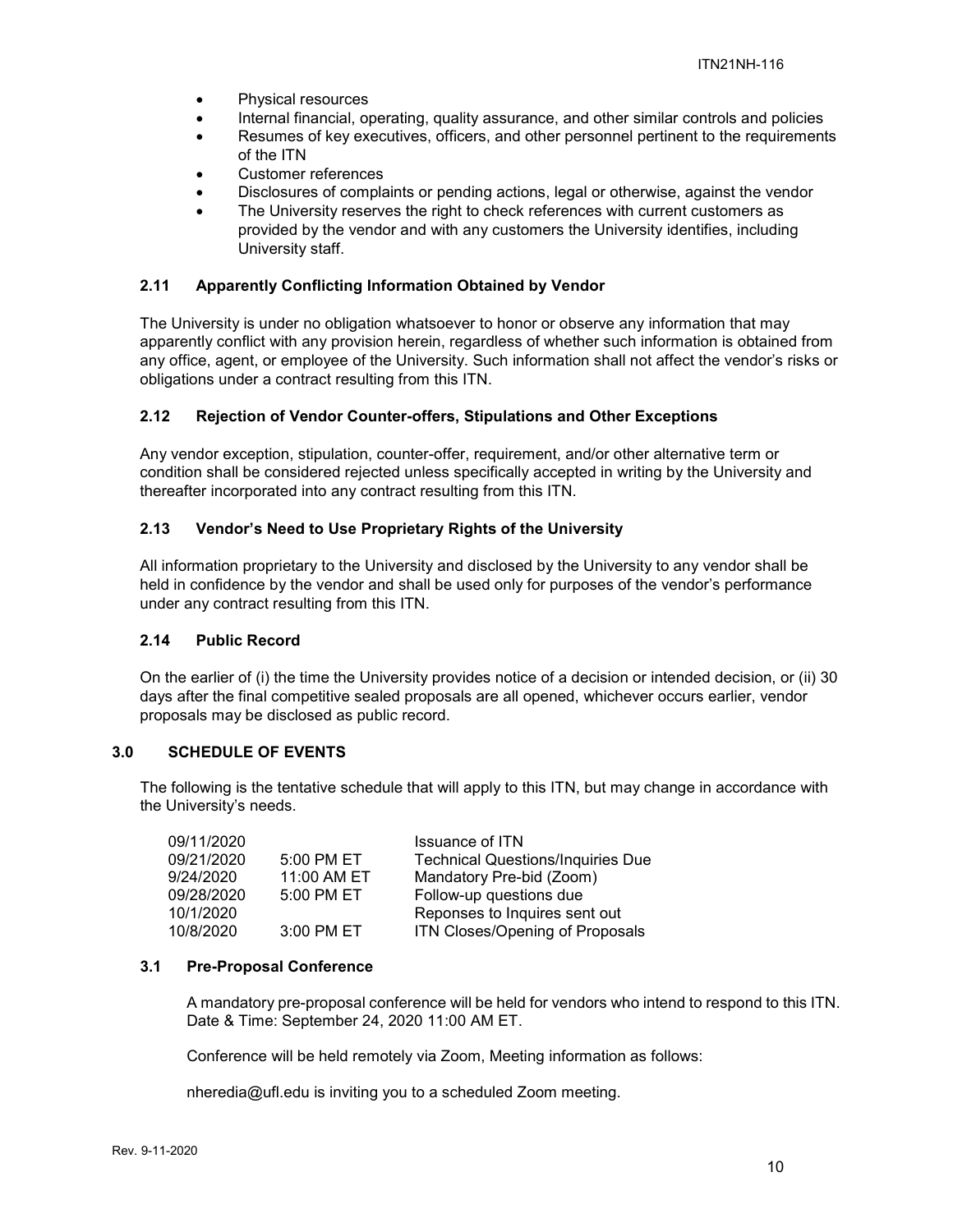Topic: ITN21NH-116 Pre-bid Meeting Brand Launch and Additional Services Time: Sep 24, 2020 11:00 AM Eastern Time (US and Canada)

Join Zoom Meeting

<https://ufl.zoom.us/j/98534329250?pwd=MHZtSlR3aWs2RWVHa1BESmw0dzdmdz09>

Meeting ID: 985 3432 9250 Passcode: 109474

#### **3.2 Intentionally Omitted**

#### **3.3 Special Accommodations**

If special accommodations are needed in order to attend a pre-proposal meeting or a proposal opening, contact Nicola Heredia or email at nheredia@ufl.edu three (3) business days prior to preproposal meeting or proposal opening.

#### **4.0 PROPOSAL RESPONSE AND PREPARATION INSTRUCTIONS**

Proposals must be delivered sealed and addressed to: University of Florida Procurement Services 971 Elmore Drive Gainesville, FL 32611-5250 ITN21NH-116

on or prior to **10/8/2020 3:00 PM**.

#### **The above address is a valid campus address for any courier service.**

It is the vendor's responsibility to assure that the proposal is delivered at the proper time and place of the proposal opening. Proposals which for any reason are not so delivered will not be considered. The University shall not accept proposals received by facsimile or email. The University shall, at the specified closing date and time, open all proposals that are otherwise in order. The University will allow interested parties to attend such opening for purposes of identifying which vendors have responded. The University will make no immediate decision at such time, and there will be no disclosure of any information contained in any proposal until the earlier of (i) the time University provides notice of a decision or intended decision, or (ii) 30 days after the final competitive sealed proposals are all opened, whichever occurs earlier, at which time the vendor proposals become public record. When multiple solicitations have been scheduled to open at the same date and time, the University will open solicitations that have interested individuals present in sequential order by solicitation number. The University will hold unopened any proposals received after the closing date and time, and will not consider such proposals. The University reserves the right to retain or dispose of such proposals at its discretion; however, the University may return such proposals to their related vendors, but only at such vendor's request and at no cost or expense whatsoever to the University.

If only one proposal is received, Procurement may delay the opening in order to determine why other vendors did not respond and to encourage other vendors to respond.

#### **4.1 Proposal Format Organization**

Original proposal and all copies must be on 8-½ x11 text weight paper, double-sided, using binding tabs that will facilitate the distribution and evaluation of the proposals. Proposals should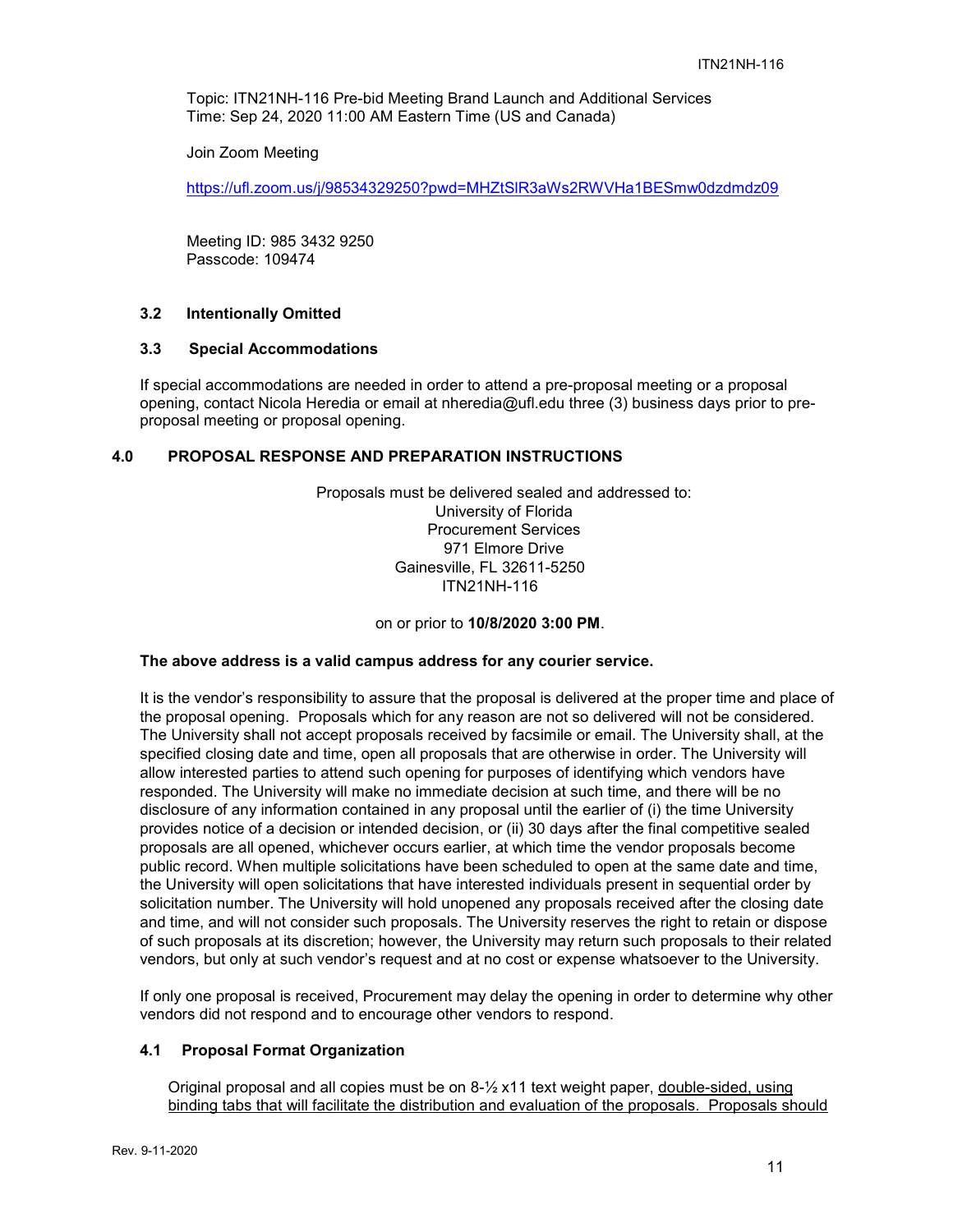be printed when possible on paper containing a high level of post-consumer recycle content. Proposals should conform to the tabbed format below as well as the requirements of sections 4.1.2, 4.1.3 and 4.1.4.

#### **Proposals should be no more than 24 pages in length, with separate supplement for pricing and attachment acknowledging any addendum.**

#### **4.1.1 Response Format**

- Submit one (1) hardcopy original of the initial response and one copy on PC compatible media (CD/DVD or USB flash drive), preferably in Word® and/or Excel®. The original hardcopy response must contain the original signature of the authorized person signing the proposal.
- The outer carton of the response must display clearly and conspicuously the following identifying information, The ITN number, name and due date*,* and is sealed; submit one (1) original and 5 copies of the vendor's proposal in hard copy form. **Only 3 original copies of vendor samples need be provided**.
- The offer's response must include the information and required submittals described. tabbed and numbered as shown below, with all information appearing in the Tab in which it was requested.
- Questions and requests for information may not be rearranged, regrouped, or divided in any way.
- All information and required submittals requested MUST BE in both hardcopy and electronic and included in your written response.

#### *Failure to adhere to this condition may cause your response to be rejected without further evaluation.*

- Information submitted that is not requested by the University may be considered to be supplemental, not subject to evaluation by the committee members.
- If there is any information or required submittals which due to size or binding cannot be incorporated following the proper tab, the vendor must provide information following the numbered tab, telling the evaluator where the information can be found in the response.

Tabular / Paginated Format:

**Tab 1**: Completed and signed Certification of Proposal form, and/or signed and completed acknowledgement forms for any addenda issued.

**Tab 2: Complete the key competency grid (Attachment B) for your agency's work and preference for services to be provided in line with this ITN.** Please clearly indicate whether your agency is interested in being considered for the brand launch work.

# **Tab 3**: **Company Information and Commitment to Excellence in Service:**

- a. Agency's name, address, website, telephone number. Include name, title and e-mail address of the individual who will serve as the agency's primary contact.
- b. Complete description of agency's ownership and affiliations.
- c. Short history of the agency (year founded, mergers, etc.)
- d. Describe the efficient business process used to create excellent customer relationships. Items to consider including are billing practices, reporting (example: Section 6.10), measuring campaign or project success, reporting return on investment, quality assurance (proof-reading, invoice review)
- e. Describe the mission and philosophy that distinguishes your agency from your competitors.
- f. Details and plan for meeting outlined scope of work.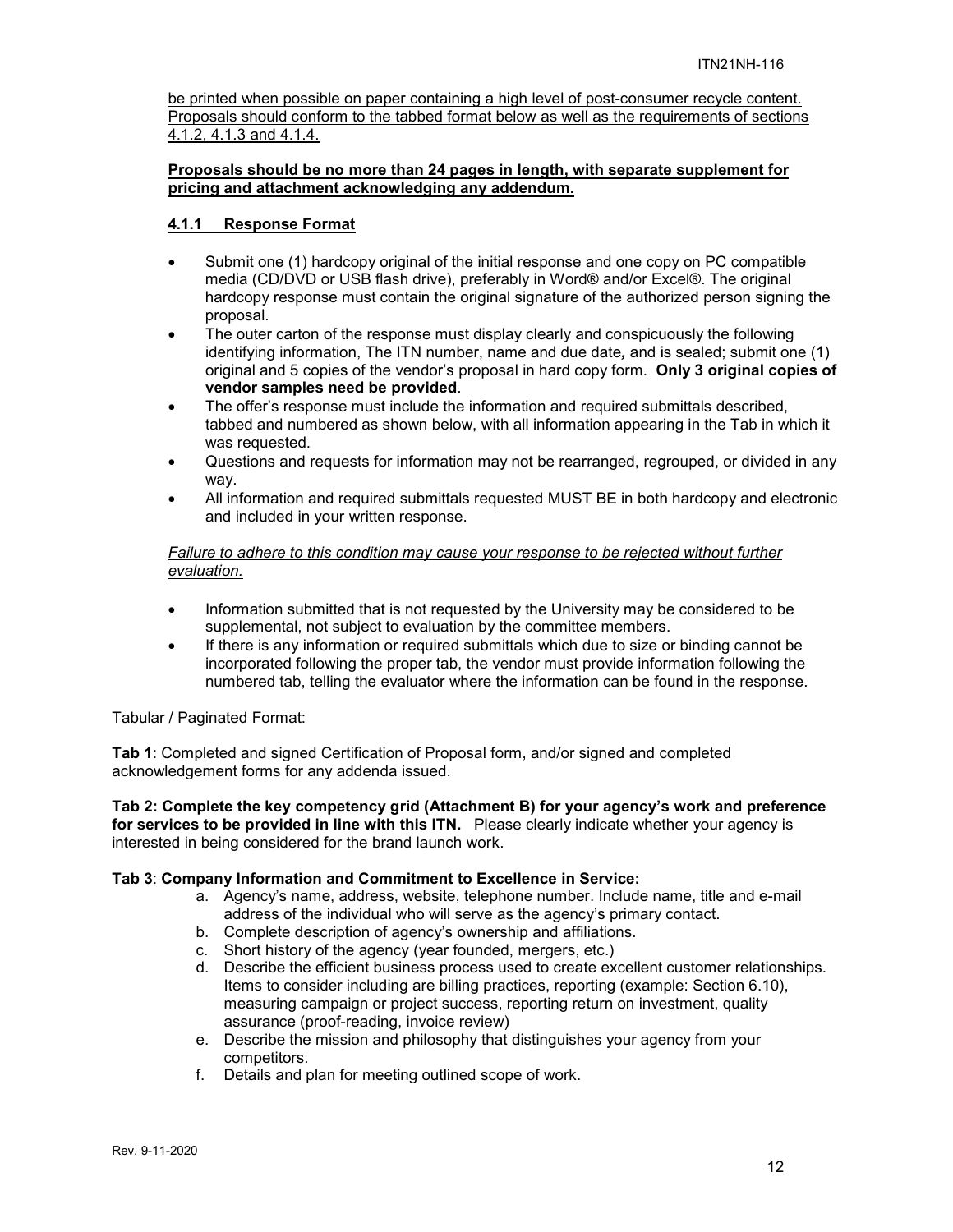#### **Tab 4: Clients / References and conflicts**

- a. Provide the name, title and contact information for any clients to be used as a reference
- b. Please list any account from current and pending client rosters that could be in potential conflict with your servicing our account (including but not limited to other higher education institutions, healthcare providers, and/or sports-related industries).
- c. Provide a listing of clients that discontinued their relationships with your agency during the last 24 months and a paragraph regarding why each respective relationship was severed. Provide Chief Marketing Officer name and contact information for each respective client.

#### **Tab 5: Staff / Account Team (Experience)**

- a. Provide a maximum of one-half page biographies and responsibilities of key agency personnel who will be assigned to UF.
- b. Describe who will hold day-to-day responsivities as opposed to the provision of strategic direction for the account. Please identify the account executive proposed to work UF.

#### **Tab 6: Approach to Services – Compelling Quality (Creative Competencies)**

- a. Describe how your agency works with clients to develop effective, measurable outcomes and the supporting compelling creative that includes traditional, digital and non-traditional channels.
- b. Detail experience in launching a brand platform (what assets did your firm build, what innovated methods were leveraged to build awareness)
- c. Provide two or three case studies in which your agency has helped clients elevate their national or international image. Include summary of client's situation, agency's recommendations, applicable creative and other deliverables, goals, measurable results and ROI.
- g. Provide samples of work showing website, digital advertising, and video (copies of samples should be provided). Describe how your agency works with clients to develop the media strategy that includes traditional, digital and non-traditional channels.
- h. If possible, provide a sample media plan for a successful project.

#### **Tab 7: Financial Offering**

a. Using Attachment A, provide a project fee schedule that outlines hourly rates for each staff position/function. Vendors may add position titles appropriate to the company but identify those in a different color or type font. Ensure you provide percent mark-up for 3rd party services, or media.

NOTE: See section 6.35 and 6.40 regarding quoting to UF departments and increases to fees/rates quoted.

- b. Please describe your policy regarding methods of compensation to agency/staff (fee, commission, combination, performance guarantees, etc.).
- c. Describe innovative approaches you have taken to deliver cost-effective creative products to your clients.
- d. For select creative samples provided from existing clients (Tab 4), state total cost to produce each sample from concept development through production.

#### **Tab 8: Partners** (Staff – Account Team)

- a. Provide a list of companies upon which the agency relies to provide services you anticipate will be required by our account. Delineate specific services provided by each company. Disclose any financial relationship that exists (either direct or indirect) between the respective company and your agency, its principal(s) and /or its affiliates.
- b. Describe the approach you would use to work with other agencies from the awarded pool in our market that we may engage to produce select creative and/or collateral materials. See Section 6.17.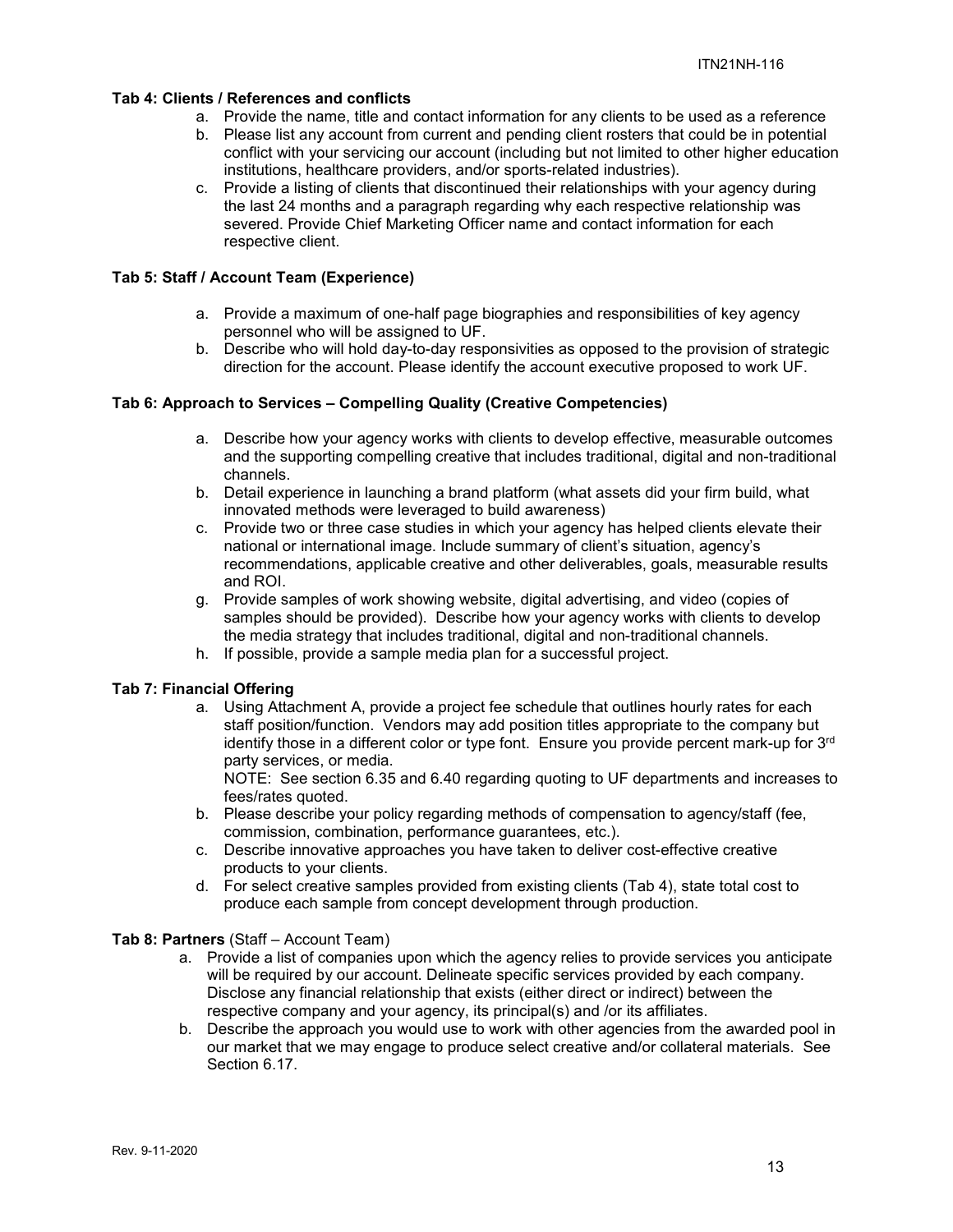#### **Tab 9: Compliance with University of Florida Terms and Conditions**

Provide an itemized list of concerns with University terms and conditions and, where appropriate, suggest preferred alternate language. UF will not negotiate terms not identified at the time of submittal.

#### **4.1.2 Number of Proposal Copies to be Furnished**

Submit one (1) hardcopy original of the initial response and one copy on PC compatible media (CD/DVD or USB flash drive), preferably in Word® and/or Excel®, along with five (5) hardcopies each marked "Copy".

# **4.1.3 Bindings and Marking**

Vendors shall ensure that the original and each copy are individually bound. When submitting more than one (1) proposal, vendors shall ensure that units are clearly marked; for example, as "Original of Proposal One", "Copy One of Proposal One", "Original of Proposal Two", "Copy One of Proposal Two", and so on.

# **4.1.4 Marking of Envelopes**

Vendors shall ensure that the outer carton of the response must display clearly and conspicuously the following identifying information: ITN #:ITN21NH-116 Opening date and time: 10/8/2020 3:00 PM ET

#### **4.1.5 Proposal Costs**

The University is not liable in any manner or to any extent for any cost or expense incurred by any vendor in the preparation, submission, presentation, or any other action connected with proposing or otherwise responding to this ITN. Such exemption from liability applies whether such costs are incurred directly by the vendor or indirectly through the vendor's agents, employees, assigns or others, whether related or not to the vendor.

#### **4.1.6 Faxes or Emails Not Accepted**

The University shall not accept proposals received by fax or email.

# **4.2 Requirements of Proposer for Response**

#### **4.2.1 Original ITN Document**

Procurement Services shall retain the ITN, and all related terms and conditions, exhibits and other attachments, in original form in an archival copy. Any modification of these, in the vendor's submission, is grounds for immediate disqualification.

# **4.2.2 Vendor's Understanding of the ITN**

In responding to this ITN, the vendor accepts the responsibility fully to understand the ITN in its entirety, and in detail, including making any inquiries to the University as necessary to gain such understanding. The University reserves the right to disqualify any vendor who demonstrates less than such understanding. Further, the University reserves the right to determine, at its sole discretion, whether the vendor has demonstrated such understanding. Related to this, the University's right extends to cancellation of award if award has been made. Such disqualification and/or cancellation shall be at no fault, cost or liability whatsoever to the University.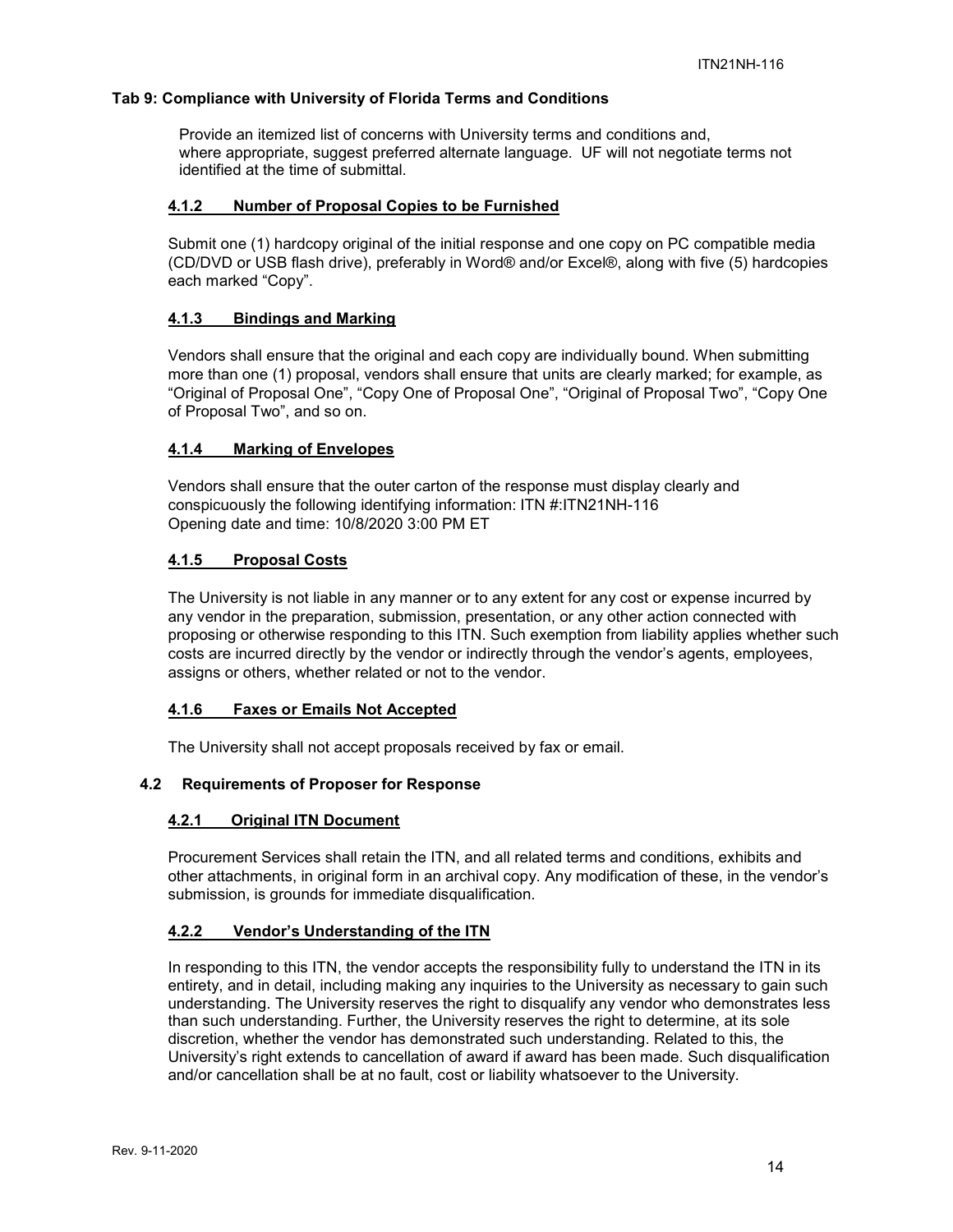#### **4.2.3 University Provides Information in Good Faith without Liability**

All information provided by the University in this ITN is offered in good faith. Individual items are subject to change at any time. The University makes no certification that any item is without error. The University is not responsible or liable for any use of the information, or for any claims attempted to be asserted there from.

#### **4.2.4 Verbal versus Written Communication**

Verbal communication shall not be effective unless formally confirmed in writing by the specified University Procurement official in charge of managing this ITN's process. In no case shall verbal communication override written communication.

#### **4.2.5 Questions, Communications and Inquires between the University and Vendors**

Vendor inquiries, questions and requests for clarification related to this ITN are to be directed, in writing, to:

> University of Florida Procurement Services 971 Elmore Drive Gainesville, FL 32611-5250

Attn: Nicola Heredia Telephone No: 352-294-1155 Facsimile No: 352/392-8837 E-mail Address: nheredia@ufl.edu

Applicable terms and conditions herein shall govern communications and inquiries between the University and vendors, as they relate to this ITN.

**Informal communications** shall include, but are not limited to, requests from/to vendors or vendors' representatives of any kind or capacity, to/from any University employee or representative of any kind or capacity, with the exception of Procurement Services, for information, comments, speculation, etc. Inquiries for clarifications and information that will not require addenda may be submitted verbally to the Procurement Agent named, above, at any time.

**Formal communications** shall include but are not limited to the following.

• Questions concerning this ITN must be submitted in writing, and be received prior to 9/28/2020 5:00 PM/ET.

• Errors and omissions in this ITN and enhancements. Vendors shall bring to the University's attention any discrepancies, errors, or omissions that may exist within this ITN. Vendors shall recommend to the University any enhancements in respect to this ITN, which might be in the University's best interests. These must be submitted in writing and be received prior to 9/28/2020 5:00 PM/ET.

• Inquiries about technical interpretations must be submitted in writing, and be received prior to 9/28/2020 5:00 PM/ET.

• Inquiries for clarifications/information that will not require addenda may be submitted verbally to the Procurement Agent named above at any time during this process.

- Verbal and/or written presentations and pre-award proposals under this ITN.
- Addenda to this ITN.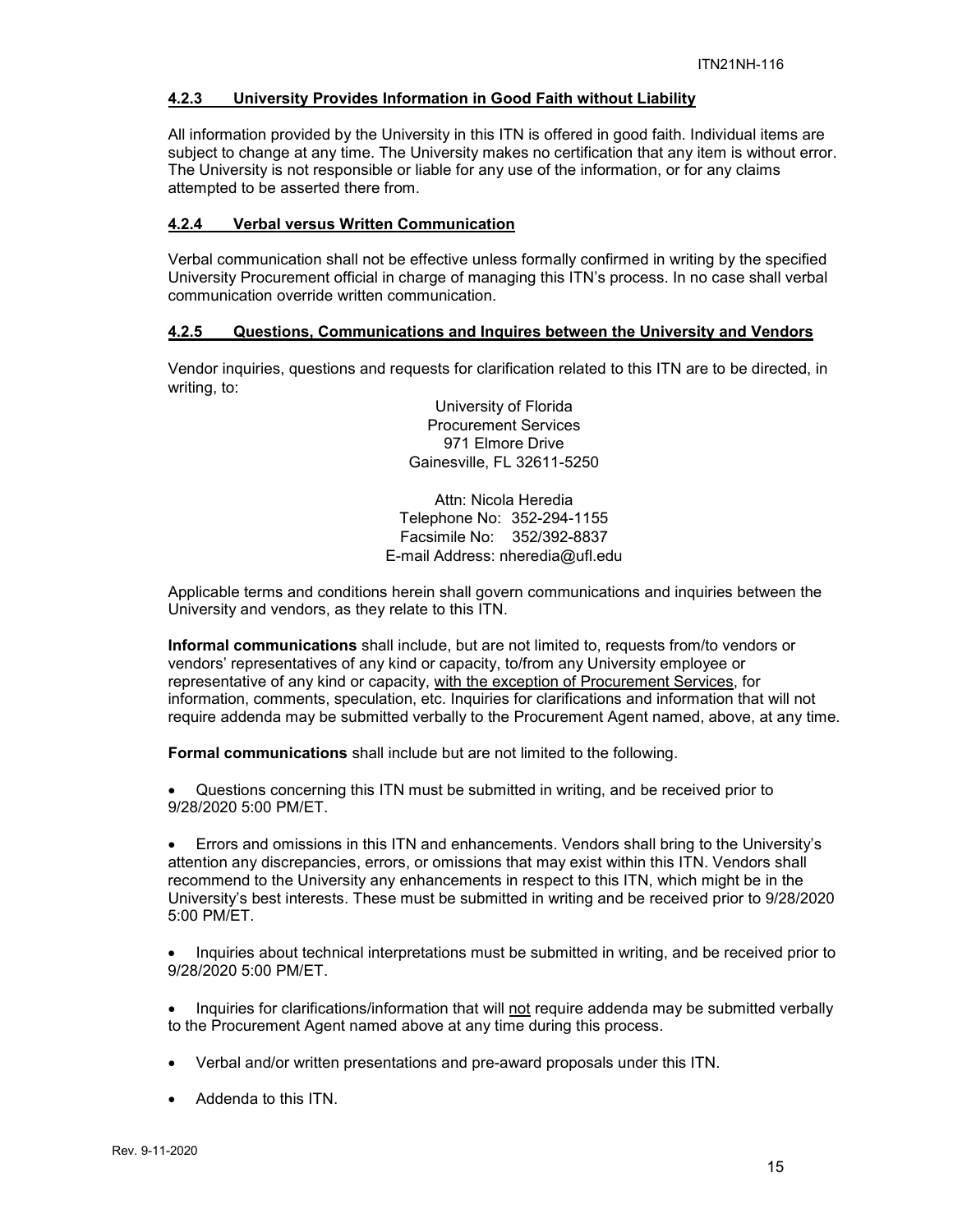Informal communications shall cease on the date of distribution of this ITN and formal communications shall commence. On the date that the University completes the award process for this ITN and executes the resulting contract with the successful Vendor, informal communications may resume and formal communications must cease.

#### **4.2.6 Addenda and the University's Response to Communications from Vendor**

The University will make a good-faith effort to provide a written response to each question or request for clarification that requires addenda within five (5) University business days.

#### *All addenda will be posted to our web site only:*

<https://procurement.ufl.edu/vendors/schedule-of-bids/>

#### • *Vendors who want the addenda supplied to them in another form must notify the Procurement Agent listed in Section 4.2.5 above of that request. Otherwise, it will be the vendor's responsibility to check the web site for any additional information and addenda concerning this ITN.*

• The University will not respond to any questions/requests for clarification that require addenda, if received by the University after 9/28/2020 5:00 PM/ET.

#### **4.2.7 Pricing Proposal**

Vendors shall indicate pricing in the appropriate spaces and/or areas provided in this ITN. Vendors shall ensure that any departure from this condition results in an offer that is clearly cross-referenced to the applicable sections within this ITN. For any material departure from this condition, vendors shall provide clear and unambiguous explanations how the departure relates in detail to the applicable sections within this ITN..

The University may presume and hold as the vendor's final offer all pricing offerings, whether stated as amounts or percentages, and/or whether or not offered on an all-or-none basis, if not specified by the vendor. The University may accept or reject in part or entirely the vendor's pricing when such offerings are not on an all-or-none basis. The University prohibits the changing of pricing and/or revenue proposals after the ITN closing date and time. Unless otherwise specifically proposed by the vendor, the University reserves the right to hold such pricing proposal as effective for the entire intended contract term. The University may prescribe the manner and method by which pricing offerings shall be communicated in the vendor's proposal. The University may reject any proposal in which the pricing offering does not conform to such prescribed manner and method.

#### **4.2.8 Revisions to the ITN**

The University may revise any part of this ITN for any reason by issuing addenda. The University will communicate additional information and addenda to this ITN by posting them on our web site.

<https://procurement.ufl.edu/vendors/schedule-of-bids/>

• **Vendors that want the revisions supplied to them in another way must notify the Procurement Agent listed in this document of that request. Otherwise, it will be the vendor's responsibility to check the web site for any additional information and addenda concerning this ITN.**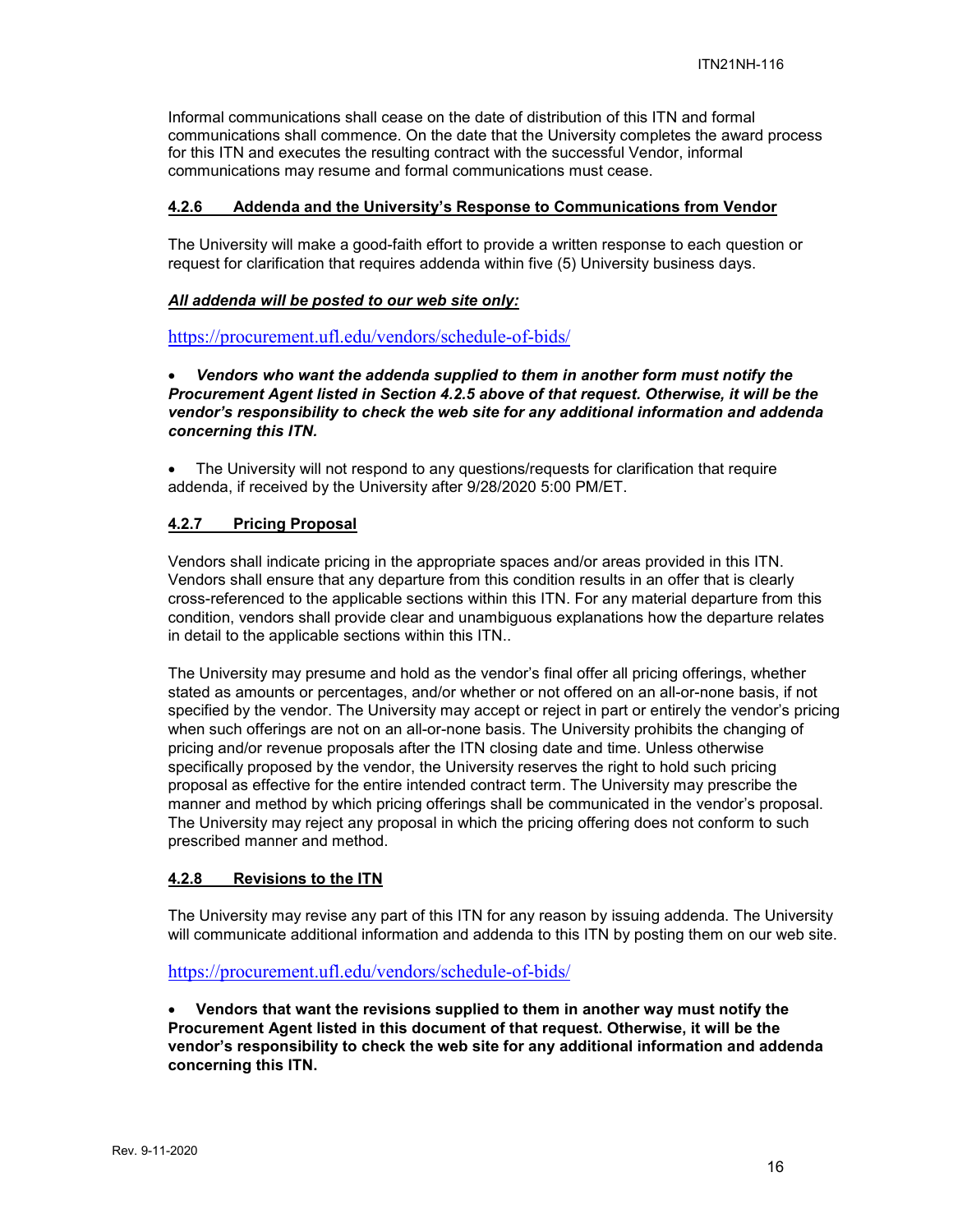Vendors are responsible for the information contained in such addenda, whether or not they acknowledge receipt. The University is under no obligation to communicate such addenda to vendors who notify the University that they will not be responding this ITN. The University may determine whether an addendum will be considered as part of this ITN and/or as part of any contract resulting there from. The University shall reject vendors' responses to addenda if such responses are received after the ITN closing date and time.

# **4.2.9 Attention to Terms and Conditions**

Vendors are cautioned to thoroughly understand and comply with all matters covered under the Terms and Conditions section of this ITN. The successful Vendor is expected to enter into a form of agreement. The University agreement terms and conditions included in this ITN are intended to be incorporated into this agreement. PROPOSALS THAT ARE CONTINGENT UPON ANY CHANGES TO THESE TERMS AND CONDITIONS MAY BE DEEMED TO BE NON-RESPONSIVE AND MAY BE REJECTED (within the University's sole discretion).

# **4.2.10 Required Signature**

The University may reject any vendors' response if it is not signed as indicated and/or required by the areas, spaces, or forms provided within this ITN.

# **4.2.11 Authority to Negotiate**

Representatives of the vendor(s) selected to participate in oral negotiation(s) shall be first required to submit written authorization from the company CEO or CFO attesting to the fact that the company's lead negotiator is authorized to bind the company to the terms and conditions agreed to during negotiations and as contained in the vendor's best and final offer. The provision of such authorization shall be a prerequisite to continuation in the ITN process. The University shall not enter into extensive contract negotiations with the selected vendor(s) after the negotiation process has been completed. If the University determines that a company awarded a contract based on this ITN does not honor all aspects of the agreement reached during the negotiations in the best and final offer, the University reserves the right to immediately cancel the award, and to place the company on the University's suspended vendor list.

Company negotiators must enter the negotiations prepared to speak on behalf of the vendor's company. The University reserves the right to immediately terminate negotiations with any company whose representatives are not empowered to, or who will not, make decisions during the negotiation session. Vendors are reminded that the University may elect not to solicit a best and final offer from any company whose representative(s) have been unable or unwilling to commit to decisions reached during the verbal negotiation process.

# **4.2.12 Collusion Prohibited**

In connection with this ITN, vendor collusion with other vendors or employees thereof, or with any employee of the University, is prohibited and may result in vendor disqualification and/or cancellation of award. Any attempt by the vendor, whether successful or not, to subvert or skirt the principles of open and fair competition may result in vendor disqualification and/or cancellation of award. Such disqualification and/or cancellation shall be at no fault or liability whatsoever to the University.

# **4.2.13 Improper Business Relationships/Conflict of Interest Prohibited**

In connection with this ITN, each vendor shall ensure that no improper, unethical, or illegal relationships or conflict of interest exists between or among the vendor, the University, and any other party to this ITN. The University reserves the right to determine the materiality of such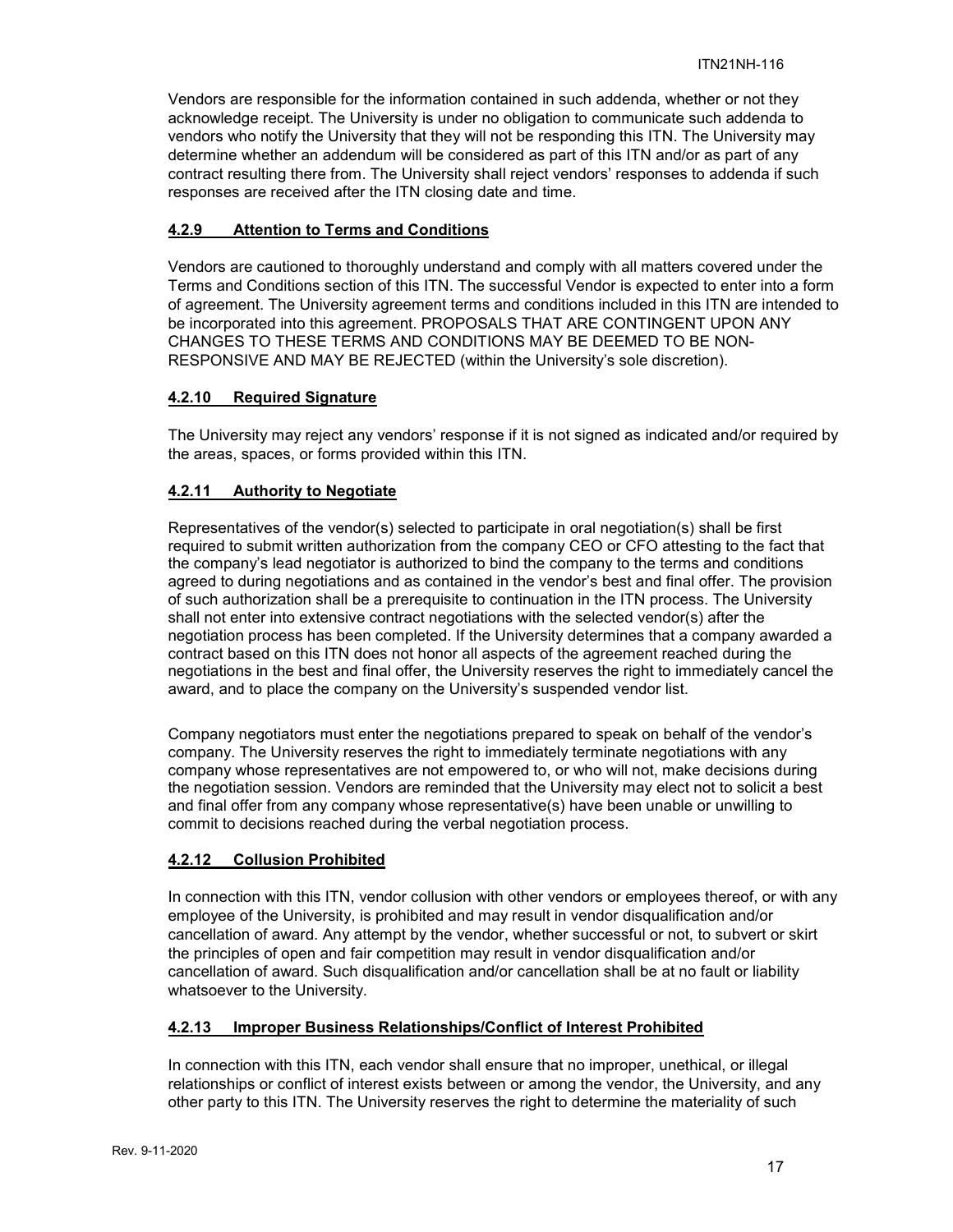relationships, when discovered or disclosed, whether intended or not; and to decide whether or not vendor disqualification and/or cancellation of award shall result. Such disqualification and/or cancellation shall be at no fault or liability whatsoever to the University.

#### **4.2.14 Corrections, Changes, and Providing Information on Forms within the ITN**

Vendors shall ensure that an authorized individual initials each correction using pen and ink. Vendors shall use pen and ink or typewriter in providing information directly on pages, or copies thereof, contained within this ITN.

#### **4.2.15 Intentionally Omitted**

#### **4.2.16 Anti-Kickback**

In compliance with FAR 52.203-7, the University has in place and follows procedures designed to prevent and detect violations of the Anti-Kickback Act of 1986 in its operations and direct business relationships.

#### **4.2.17 Withdrawal of ITN**

Vendors may withdraw their proposals any time prior to the ITN closing date. Vendors may request to withdraw their proposals after the ITN closing date and time prior to selection and notice of award. The University shall have sole authority to grant or deny such a request. In the event the University grants such a request, it may withhold issuing future ITN's to such vendors.

#### **4.2.18 University's Right to Use Vendor's Ideas/Proprietary Information**

**If the vendor needs to submit proprietary/trade secret information with the proposal, the vendor shall ensure that it is enclosed in a separate envelope from the proposal and that it is clearly designated and conspicuously labeled as such.** Vendors who submit responses with information noted as proprietary may be asked to substantiate why the information is proprietary or is otherwise exempt from a public records request under Florida Law.

Selection or rejection of the proposal shall not affect the University's right of use. Provided, however, that the University will, in good faith, honor any vendor information that is clearly designated and conspicuously labeled as proprietary when the University concurs that the information is proprietary, and that trade secrets or other proprietary data contained in the proposal documents shall be maintained as confidential in accordance with procedures promulgated by the Procurement Agent and subject to limitations in Florida or Federal law. Pricing information cannot be considered proprietary. The University shall not be liable in any manner or in any amount for disclosing proprietary information if such information is not clearly so designated and conspicuously so labeled. The University shall likewise not be liable if it did not know or could not have reasonably known that such information was proprietary.

Should a request be made of the University for access to the information designated confidential or trade secret by the bidder and, on the basis of that designation, the University denies the request, the bidder may be responsible for all legal costs necessary to defend such action if the denial is challenged in a court of law.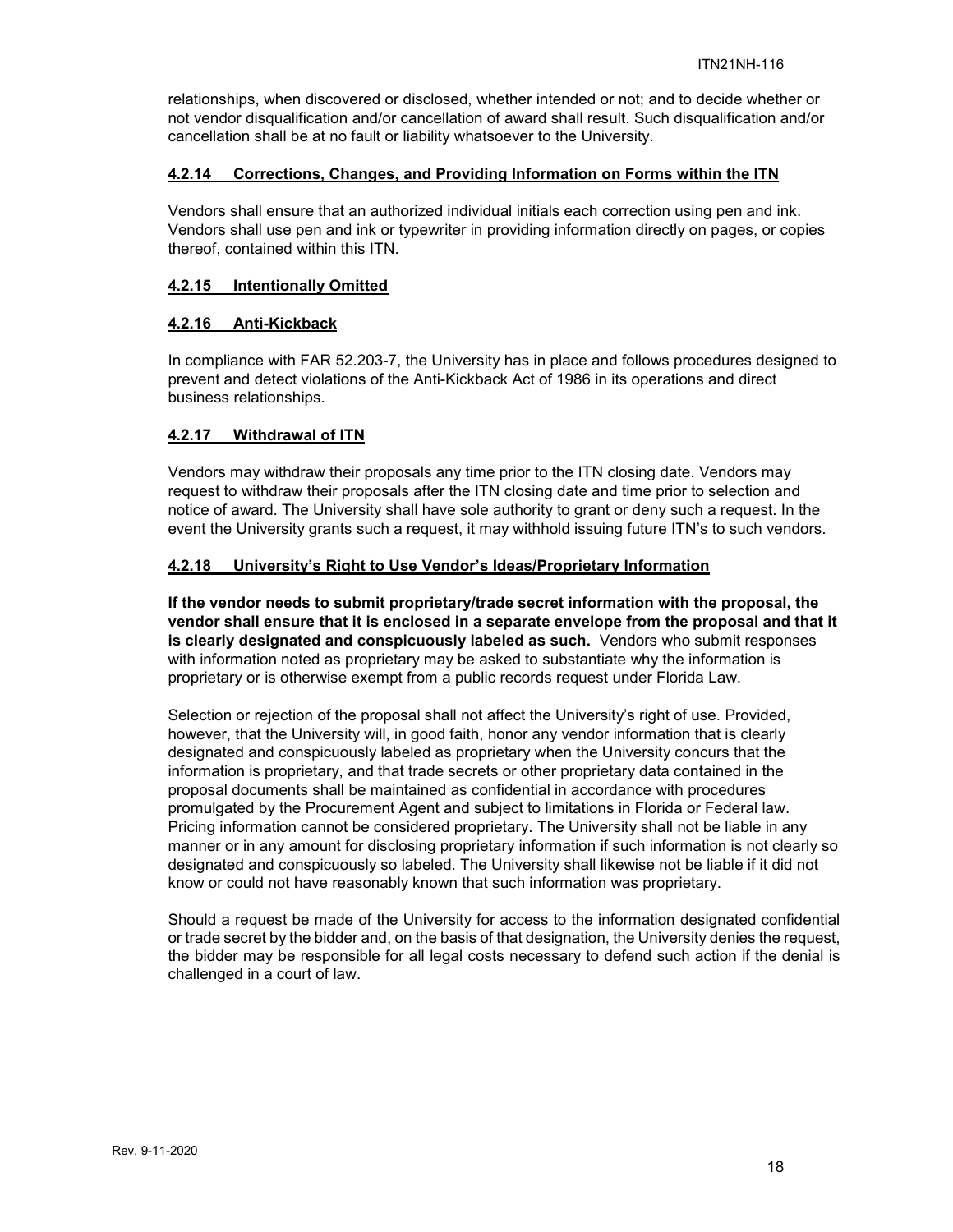# **5.0 DEFINITIONS**

#### **5.1 Agreement/Contract**

All types of agreements entered into by the University of Florida, regardless of what they may be called, for the procurement of materials, services or construction, or the disposal of materials. Meaning is interchangeable.

#### **5.2 Customer**

Unless otherwise implied by the context of the specific provision within this ITN, "Customer" means a customer of the vendor, other than the University.

# **5.3 May, Should**

Indicates something that is not mandatory, but permissible, recommended, or desirable.

#### **5.4 Must, Shall, Will**

Indicates a mandatory requirement. Failure to meet these mandatory requirements may result in rejection of your proposal as non-responsive.

#### **5.5 Proposal**

The entirety of the vendor's responses to each point of this ITN, including any and all supplemental offers or information not explicitly requested within this ITN.

#### **5.6 Proprietary Information**

Information held by the owner that if released to the public or anyone outside the owner's organization, would be detrimental to its interests. It is an issue of fact rather than opinion. Pricing and/or revenues cannot be considered proprietary.

#### **5.7 Provider**

Any entity responding to this ITN, or, if selected, the vendor entering into a contract with University.

# **5.8 Invitation to Negotiate (ITN)**

A competitive negotiation process. It is not to be confused with an Invitation to Bid (ITB), in which goods or services are precisely specified and price is substantially the only competitive factor. This ITN provides the University the flexibility to negotiate to arrive at a mutually agreeable relationship. Price will be considered, but will not be the only factor of evaluation.

#### **5.9 Respondent**

Any entity responding to this ITN, or, if selected, the vendor entering into a contract with University.

#### **5.10 Response**

Same as Proposal

#### **5.11 Successful Vendor**

Any entity responding to this ITN, or, if selected, the vendor entering into a contract with University.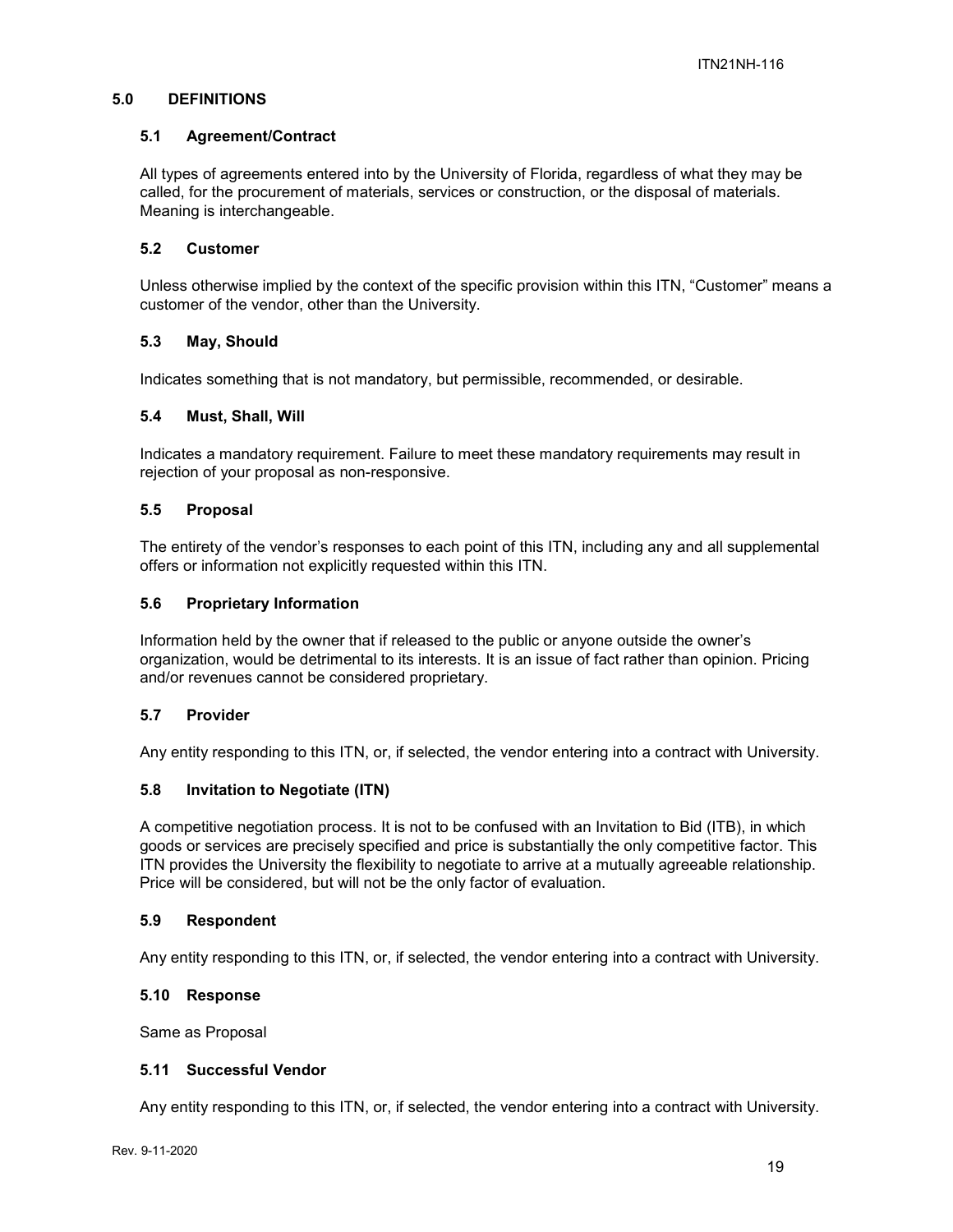# **5.12 Supplement Agreement**

Any supplement terms and conditions agreed to by the parties in writing taking precedence over all other documents governing the transaction.

#### **5.13 Supplier**

Any entity responding to this ITN, or, if selected, the vendor entering into a contract with University.

#### **5.14 University of Florida, UF or University**

Same as The University of Florida Board of Trustees, a public body corporate of the State of Florida; throughout the document the term UF, University and University of Florida is used interchangeably.

#### **5.15 Vendor**

Any entity responding to this ITN, or, if selected, the vendor entering into a contract with University.

#### **5.16 Vendor's Proposal**

Same as Proposal

#### **5.17 Vendor's Response**

Same as Proposal

#### **6.0 AGREEMENT TERMS AND CONDITIONS**

The following are the Terms and Conditions that will become part of any Agreement consummated between the University and the Successful Vendor and are not subject to negotiation or alteration by the Successful Vendor. Therefore, the Successful Vendor will be expected to execute an Agreement containing the provisions set forth in this section, or substantially similar provisions as University deems prudent or necessary. This list of provisions is not exhaustive or indicative of every provision that will be contained in the Agreement, but rather identifies particular terms and conditions of which the vendor should be aware. In the event of a conflict between any provisions contained in any of the documents governing this transaction, the following shall be the order of precedence: Agreement; Invitation to Negotiate; Proposal.

#### **6.1 Actions of Successful Vendor**

The University is under no obligation whatsoever to be bound by the actions of any Successful Vendor with respect to third parties. The Successful Vendor is not a division or agent of the University.

#### **6.2 Advertising**

The Successful Vendor shall not advertise or publish information concerning the Agreement without prior written consent of the University. The University shall not unreasonably withhold permission.

#### **6.3 Americans with Disabilities Act**

The Successful Vendor shall comply with all applicable provisions of the Americans with Disabilities Act and applicable federal regulations under the act.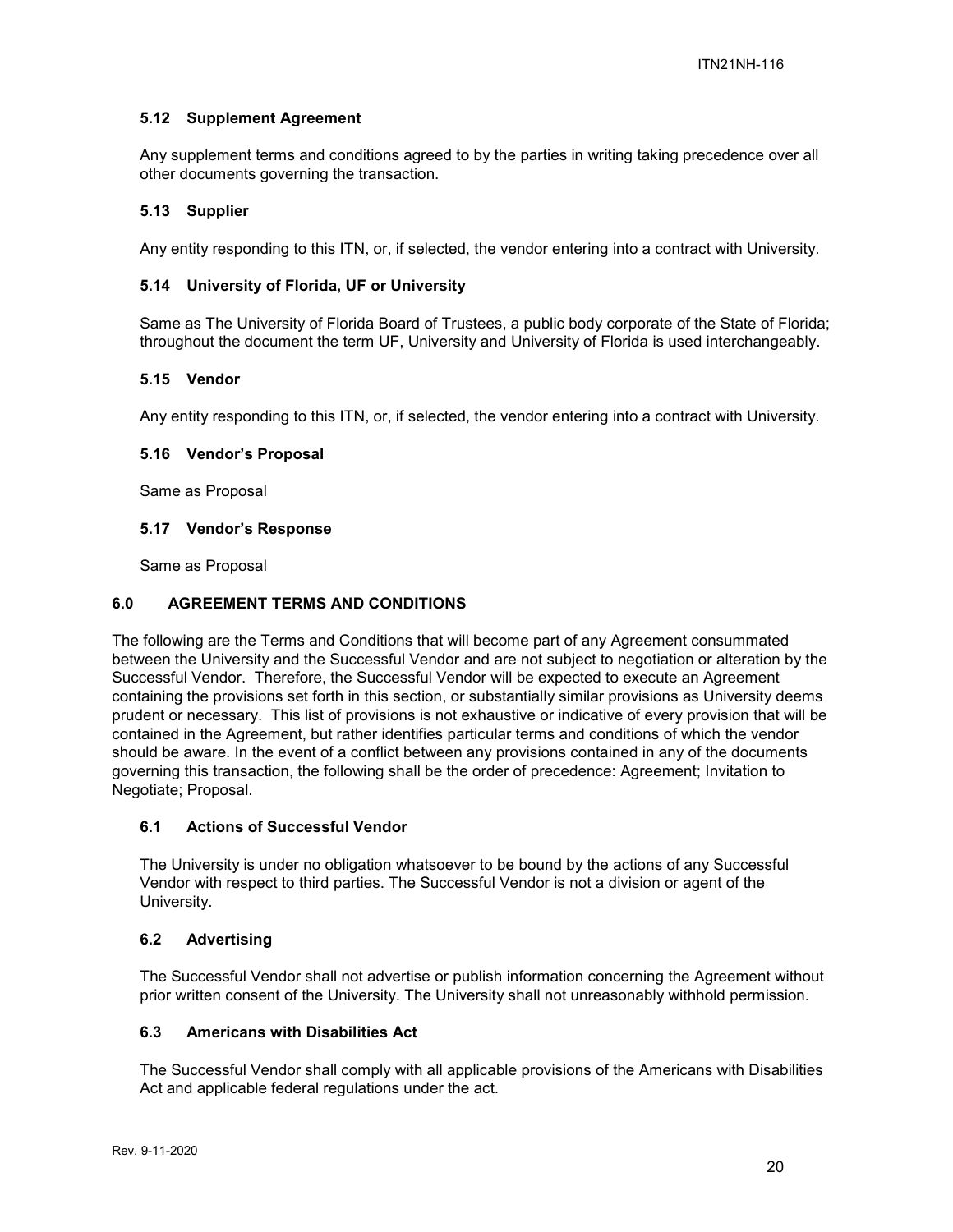# **6.4 Certification**

By signature on the "Proposal Certification" form included under Section 7.0, the Vendor certifies that the submission on the proposal did not involve collusion or other anti-competitive practices. The Vendor has not given, offered to give, nor intends to give at any time hereafter any economic opportunity, future employment, gift, loan, gratuity, special discount, trip, favor, or service to a public servant in connection with the submitted proposal. In addition, Vendor certifies whether or not an employee of the University has, or whose relative has, a substantial interest in any Agreement subsequent to this ITN. Vendor also certifies their status with regard to debarment, or suspension by any federal entity.

Failure to provide a valid signature affirming the stipulations required by this clause shall result in the rejection of the submitted proposal and, if applicable, any resulting Agreement. Signing the certification with a false statement shall void the proposal and, if applicable, any resulting Agreement. Any resulting Agreement may be subject to legal remedies provided by law. Vendor agrees to promote and offer to the University only those services and/or materials as stated in and allowed for under resulting Agreement(s).

# **6.5 Conflict of Interest**

The award hereunder is subject to the provisions of Chapter 112, F.S. Vendors must disclose with the proposal the name of any officer, director, or agent who is also an employee of the University of Florida. Further, all Vendors must disclose the name of any University employee who owns, directly or indirectly, an interest of five percent (5%) or more in the Vendor's firm or any of its branches.

#### **6.6 Discrimination**

An entity or affiliate who has been placed on the discriminatory list may not submit a bid on a contract to provide goods or services to a public entity, may not submit a bid on a contract with a public entity for the construction or repair of a public building or public work, may not submit proposals on leases of real property to a public entity, may not award or perform work as a Vendor, supplier, subcontractor or consultant under contract with any public entity, and may not transact business with any public entity.

# **6.7 Drug Free Workplace**

The Successful Vendor agrees that in the performance of the Agreement, neither the Successful Vendor nor any employee of the Successful Vendor shall engage in the unlawful manufacture, distribution, dispensing, possession, or use of a controlled substance in conducting any activity covered by the Agreement. The University reserves the right to request a copy of the Successful Vendor's Drug Free Workplace Policy. The Successful Vendor further agrees to insert a provision similar to this statement in all subcontracts for services required.

# **6.8 Equal Opportunity Statement**

The State Universities have established equal opportunity practices which conform to both the spirit and the letter of all laws against discrimination and prohibit discrimination based on race, creed, color, sex, age, national origin, marital status or religion. To be considered for inclusion as a supplier under this agreement, the vendor commits to the following:

A. The provisions of Executive Order 11246, September 24, 1966, and the rules, regulations, and relevant orders of the Secretary of Labor are applicable to each order placed against this agreement regardless of value.

B. If the vendor expects to receive \$10,000 in orders during the first 12 months of this agreement, a complete certificate of non-segregated facilities shall be attached to the proposal response.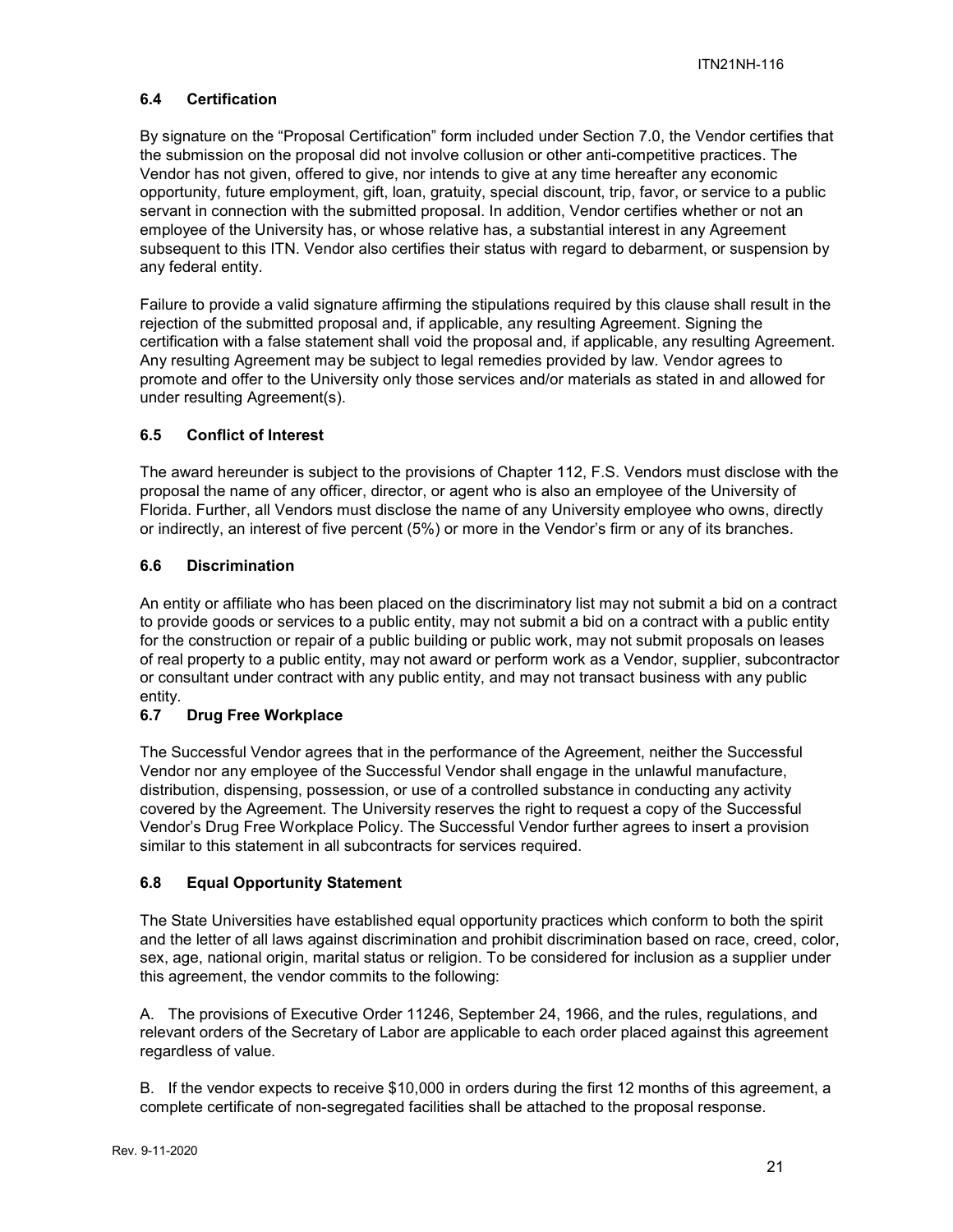C. If the vendor expects to receive \$50,000 in orders during the first 12 months of this agreement and employs more than 50 people, standard form 100 (EEOO-1) must be filed prior to March 1 of each year.

D. If the vendor expects to receive \$50,000 in orders during the first 12 months and employs more than 50 people, a written program for affirmative action compliance must be maintained by the vendor, subject to review upon request by the user agencies of this agreement.

If you have already complied with the above, please indicate

#### **6.9 Federal, State, and Local Laws and Regulations**

Successful Vendor is solely responsible for complying with all laws, ordinances, and regulations including but not limited to, those relating to taxes, licenses and permits, as they may apply to any matter under this ITN. The Successful Vendor must demonstrate that they are duly licensed by applicable regulatory bodies during the performance of the Agreement. Prior to the commencement of Agreement, the Successful Vendor shall be prepared to provide evidence of such licensing as may be requested by the University. Successful Vendor shall, at no expense to the University, procure and keep in force during the entire period of the Agreement all such permits and licenses.

#### **6.10 Inspection, Audit and Reporting**

All books, accounts, reports, files and other records relating to the Agreement shall be subject at all reasonable times to inspection and audit by the University of Florida.

Reporting Requirements: The successful vendor(s) agrees to furnish to the University a summary of total sales made under this contract as requested but at least twice a year.

All reporting will be in Electronic Format provided to Procurement Services either prior to business review meetings or as requested..

Reports will include, but are not limited to the following.

Detailed invoice level purchase history usage with at minimum the following fields:

- · PO Number
- · Quote Number
- · Invoice Number
- · Invoice Date
- · Ordered By Department
- · Order Date
- · Delivery Date
- · Item Description
- · Net Price

Vendor and University will work together to create reports as University deems necessary and compatible with vendor systems.

# **6.11 Liens**

Each Successful Vendor shall keep the University free and clear from all liens asserted by any person or entity for any reason arising out of the furnishing of services or materials by or to the Successful Vendor.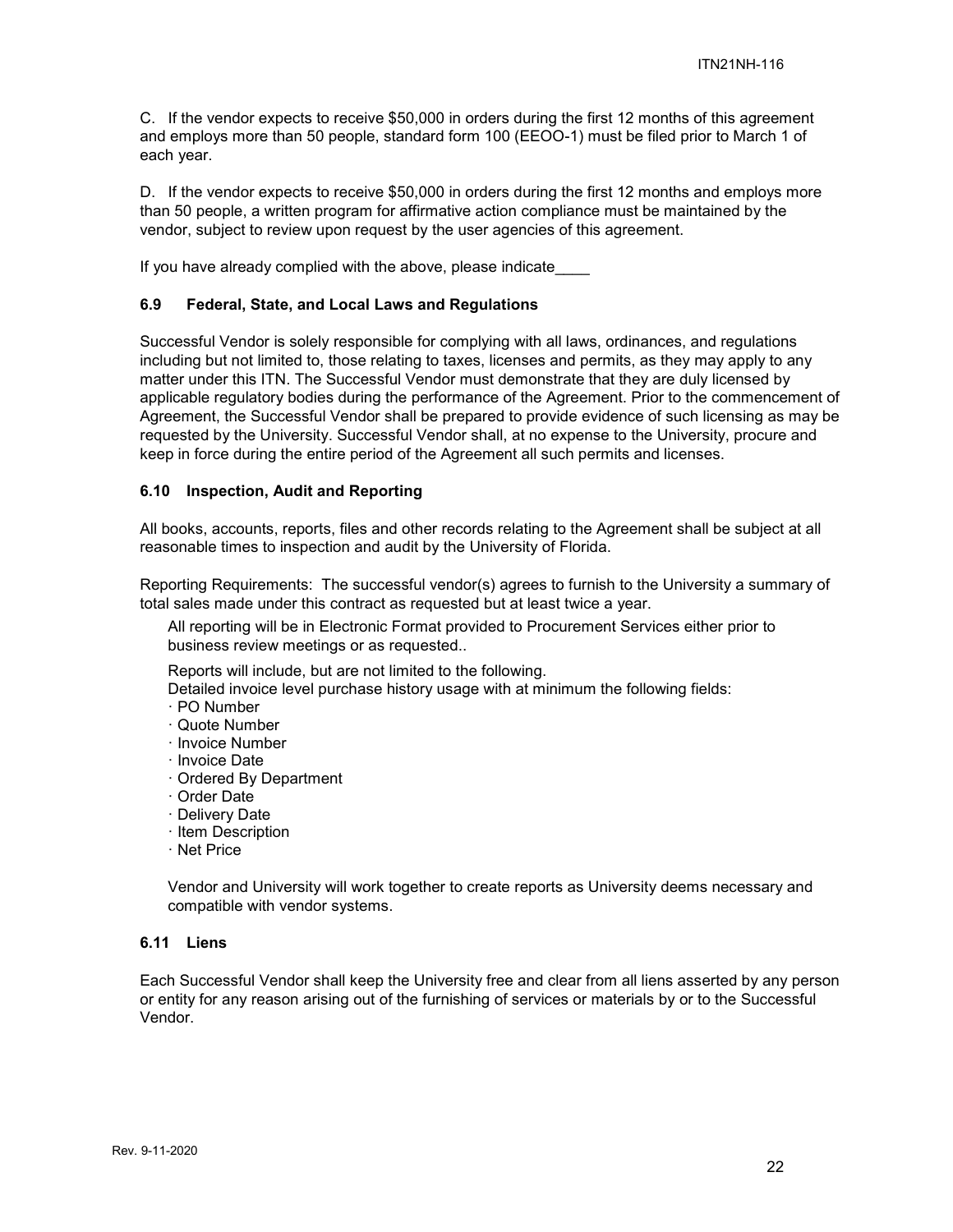# **6.12 Modifications**

The Agreement can be modified or rescinded only by a writing signed by both parties or their duly authorized agents.

#### **6.13 Non-Discrimination**

The parties agree to be bound by applicable state and federal rules governing Equal Employment Opportunity and Non-Discrimination.

#### **6.14 Ownership of Documents**

All drawings, maps, sketches, documents, records, programs, data base, reports and other data developed or purchased, under this Agreement for or at the University's expense shall be and remain the University's property, without restriction, reservation or qualifications. The Successful Vendor may retain copies necessary for recordkeeping documentation and all such other business purposes related to the Agreement. All materials and products produced shall be provided to the University upon expiration of this Agreement.

#### **6.15 Sales and Use Tax**

The Successful Vendor agrees to comply with and to require all of his subcontractors to comply with all the provisions of applicable law. The Successful Vendor further agrees to indemnify and hold harmless the University from any and all claims and demands made against it by virtue of the failure of the Successful Vendor or any subcontractors to comply with the provisions of any and all said laws. The University is exempt from state sales and use tax.

#### **6.16 Sexual Harassment**

Federal law and the policies of the University prohibit sexual harassment of University employees or students. Sexual harassment includes any unwelcome sexual advance toward a University employee or student, any request for a sexual favor from a University employee or student, or any other verbal or physical conduct of a sexual nature that is so pervasive as to create a hostile or offensive working environment for University employees, or a hostile or an offensive academic environment for University students. University vendors, subcontractors and suppliers for this project are required to exercise control over their employees so as to prohibit acts of sexual harassment of University employees and students. The employer of any person who the University, in its reasonable judgment, determines has committed an act of sexual harassment agrees as a term and condition of the Agreement to cause such person to be removed from the project site and from University premises and to take such other action as may be reasonably necessary to cause the sexual harassment to cease.

#### **6.17 Small Business Program**

University is an equal opportunity institution and, as such, encourages the use of small businesses, including women and minority-owned small businesses in the provision of goods and services. Small businesses should have a fair and equal opportunity to compete for dollars spent by the University. Competition ensures that prices are competitive and a broad vendor base is available. **Vendors are encouraged to get certified by the State of Florida** if they are minority-owned, woman-owned or veteran-owned:

[http://www.dms.myflorida.com/agency\\_administration/office\\_of\\_supplier\\_diversity\\_osd/get\\_certified.](http://www.dms.myflorida.com/agency_administration/office_of_supplier_diversity_osd/get_certified)

Vendor shall use good faith efforts to ensure opportunities are available to small businesses, including women and minority-owned businesses. For questions about the University's Small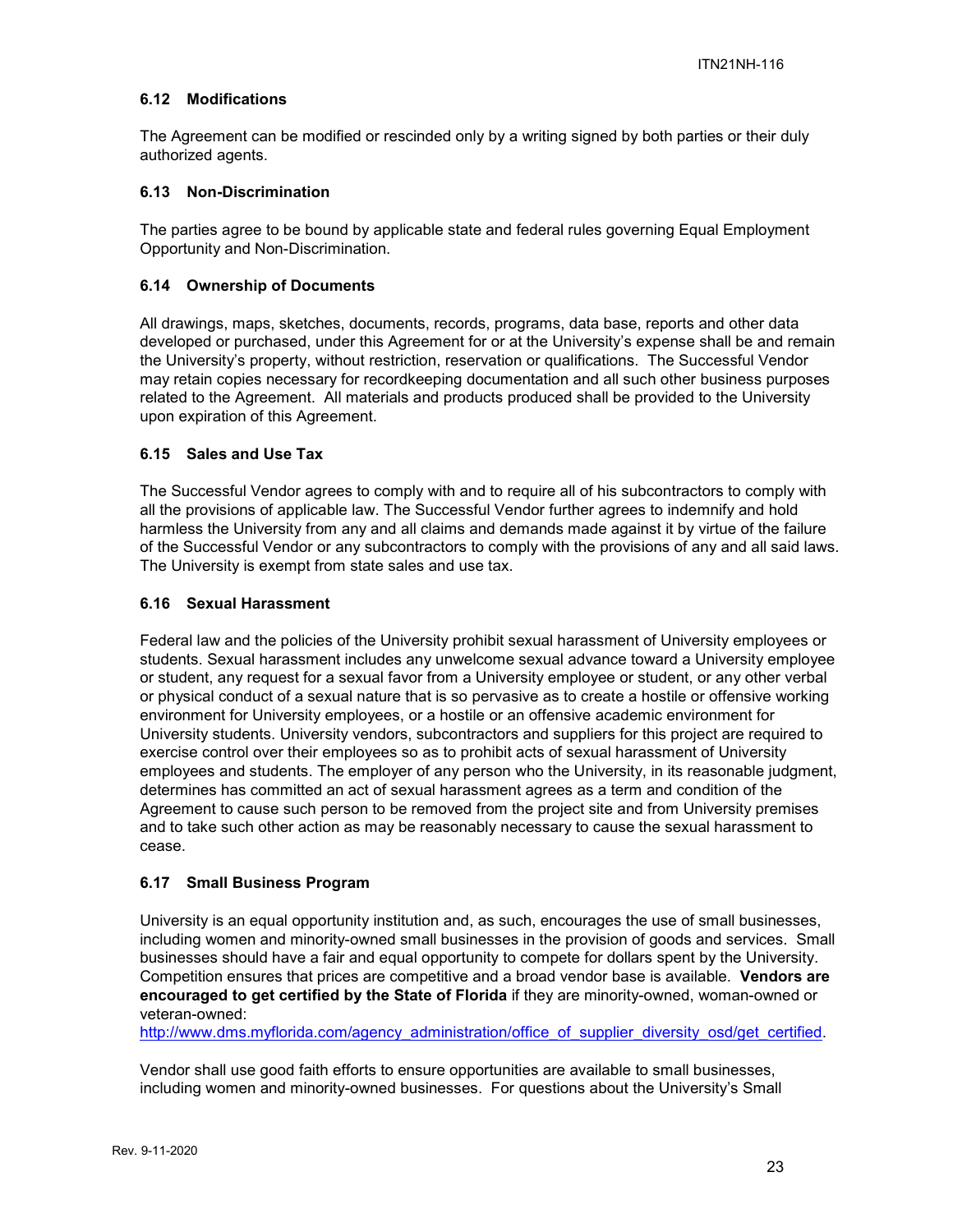Business Program contact Director of Small Business and Vendor Diversity, 352-392-0380, <https://sbvdr.admin.ufl.edu/>

#### **6.18 Tobacco Free Campus Policy**

The University of Florida campus is a tobacco-free campus. This policy was effective as of July 1, 2010. The use of cigarettes or other tobacco products in UF buildings, parking lots, or in vehicles in these areas is prohibited. The successful vendor is expected to respect this smoke free policy and fully comply with it.

#### **6.19 Sustainability Preferences**

The University's procurement directives support the purchase of products that will minimize any negative environmental impacts of our work. In order to facilitate a healthy market in sustainable products, all parties involved in the procurement and utilization of materials must engage in both waste recycling and the initial purchase of products containing recycled content. It is in the interest of public health, safety and welfare and the conservation of energy and natural resources to use and promote environmentally responsible products, as well as energy efficient fixtures, appliances and mechanical equipment used in new construction and retrofit of University facilities.

#### **6.20 Assignment-Delegation**

No right or interest in the Agreement shall be assigned or delegation of any obligation made by Successful Vendor without written permission of the University. Any attempted assignment or delegation by Successful Vendor shall be wholly void and totally ineffective for all purposes unless made in conformity with this paragraph.

#### **6.21 Assignment of Anti-Trust Overcharge Claims**

The parties recognize that in actual economic practice overcharges resulting from anti-trust violations are in fact borne by the ultimate purchaser; therefore, Successful Vendor hereby assigns to the University any and all claims for such overcharges.

#### **6.22 Date for Reckoning Prompt-Payment Discount**

For purposes of determining whether a prompt-payment discount, if applicable, may be taken by the University, the starting date of such reckoning period shall be the later of the date of a properly executed invoice or the date of completion of service and/or delivery of product.

#### **6.23 Force Majeure**

In the event compliance with any obligation under this Agreement is impractical or impossible due to any Event of Force Majeure, then the time for performance of such obligation shall be extended for a period equivalent to the duration of the Event of Force Majeure. The provisions of this section shall not operate to excuse either party's inability to perform its obligations hereunder because of inadequate finances. "Event of Force Majeure:" means any strike, lockout, labor dispute, embargo, flood, earthquake, storm, dust storm, lightning, fire, epidemic, act of God, war, national emergency, civil disturbance or disobedience, riot, sabotage, terrorism, restraint by governmental order or any other occurrence beyond the reasonable control of the party in question.

#### **6.24 Intentionally Omitted**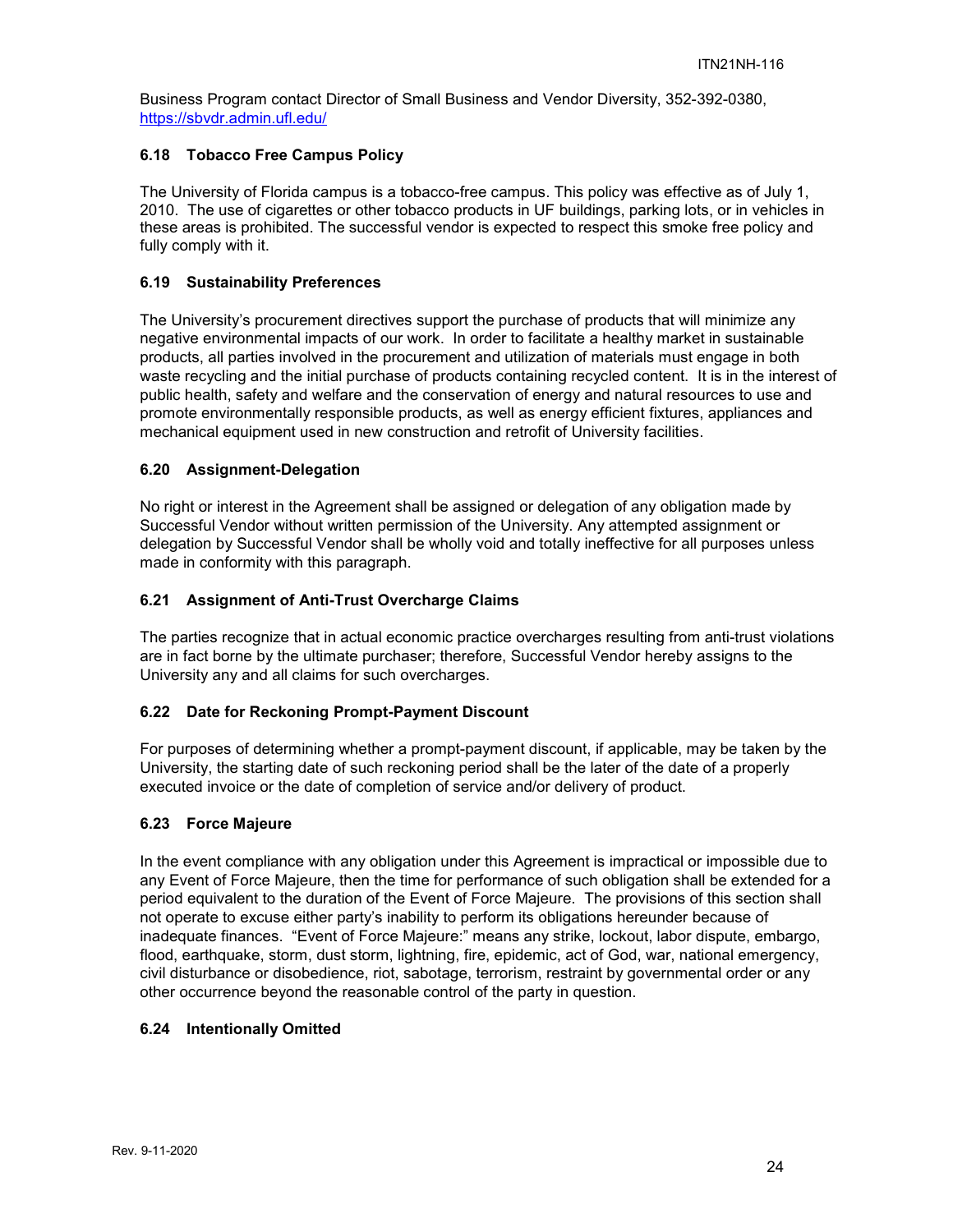# **6.25 Indemnification/Hold Harmless; Liability**

The Successful Vendor shall indemnify, defend, and hold harmless the University of Florida Board of Trustees, the University of Florida, the State of Florida and the Florida Board of Governors, and their respective officers, agents, and employees, against and from any and all claims, demands, suits, actions, proceedings, loss, cost, and damages of every kind and description, including attorneys' fees and/or litigation expenses, which may be brought or made against or incurred on account of loss of or damage to any property or for injuries to or death of any person, caused by, arising out of, or contributed to, in whole or in part, by reasons of any act, omission, professional error, fault, mistake, or negligence of Successful Vendor, its employees, agents, representatives, or subcontractors, their employees, agents, or representatives in connection with or incident to the performance of the Agreement. Successful Vendor's obligation under this provision shall not extend to any liability caused by the sole negligence of the University Of Florida Board Of Trustees, University, or its officers, agents, and employees. Such indemnification shall specifically include infringement claims made against any and all intellectual property supplied by Successful Vendor and third party infringement under the Agreement.

The University, as a public entity, is protected by sovereign immunity from tort liability, subject to a limited statutory waiver. The University will not agree to (i) indemnify or hold harmless any vendor; (ii) be liable for vendor's attorneys' fees under any circumstances; or (iii) binding arbitration. The Agreement shall not be construed or interpreted as (i) denying to either party any remedy or defense available to such party under the laws of the State of Florida; (ii) the consent of University or the State of Florida or their agents and agencies to be sued; or (iii) a waiver of either University's or the State of Florida's sovereign immunity beyond the limited waiver provided in section 768.28, Florida Statutes.

#### **6.26 Insurance Requirements**

The Successful Vendor shall purchase from and maintain with a company or companies, lawfully authorized to do business in Florida and acceptable to the University, such insurance as will protect the Successful Vendor from claims arising out of or resulting from the Successful Vendor's operations under the Agreement and for which the Successful Vendor may be legally liable, whether such operations be by the Successful Vendor or by their subcontractors or by anyone directly or indirectly employed by any of them, or by anyone for whose acts any of them may be liable. All insurance policies shall be issued and countersigned by representatives of such companies duly authorized for the State of Florida and shall be written on ISO standard forms or their equivalents. The Successful Vendor shall file with the University Certificates of Insurance prior to the commencement of this Agreement and shall file Certificates of Insurance evidencing the renewal of such policies at least thirty (30) days prior to the date that each applicable insurance policy is scheduled to expire. *Please note that the University of Florida must be named "additional insured" on automobile and general liability policies.*

General Liability Insurance – The Successful Vendor shall provide the ISO Commercial General Liability policy for general liability coverage's for limits of not less than of \$1,000,000 per occurrence. Coverage shall be maintained without interruption from date of commencement of work until date of final payment.

Worker's Compensation - The Successful Vendor shall secure and maintain for the life of this Agreement, valid Worker's Compensation Insurance as required by Chapter 440, Florida Statutes (if applicable.)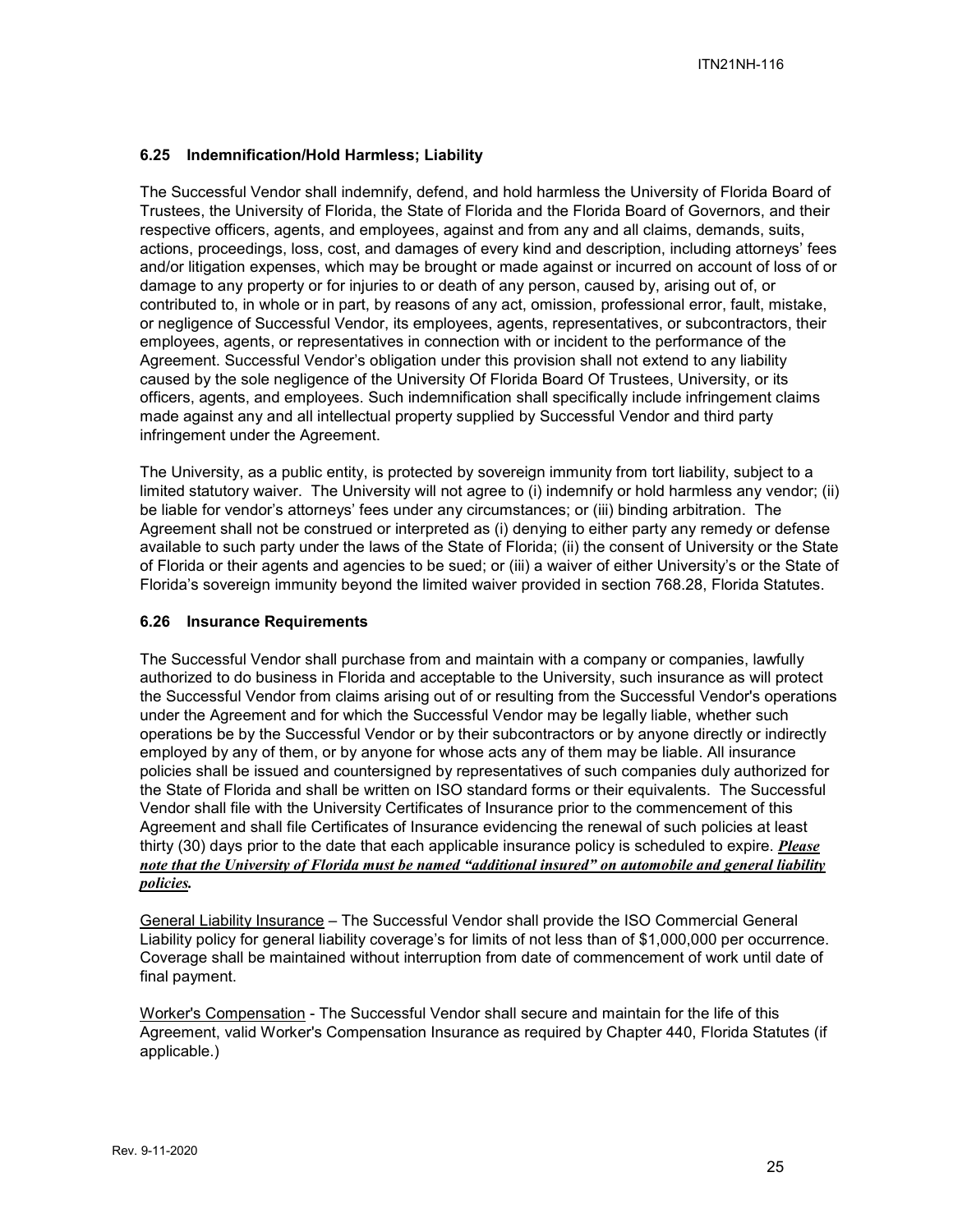Automobile Liability - The Successful Vendor shall secure and maintain, during the life of this Agreement, Automobile Liability insurance on all vehicles against bodily injury and property damage in at least the amount of \$100,000.00 per person, \$500,000.00 per occurrence.

#### **6.27 Protection of Property**

The Successful Vendor shall at all times guard against damage or loss, whether by the vendor directly or subcontractors, to the property of the University or of others or vendors and shall be held responsible for replacing or repairing any such loss or damage. The University may withhold payment or make such deductions as deemed necessary to insure reimbursement or replacement for loss or damage to property through negligence of the Successful Vendor or their agents. The Successful Vendor shall provide all barricades and take all necessary precautions to protect buildings and personnel.

#### Intellectual Property

- A. All works that are created pursuant to this contract ("Works") are works made for hire, and all rights and privileges attendant to the Works belong exclusively to the University. If a court of competent jurisdiction determines that any Work does not constitute a work made for hire, the Contractor hereby assigns to the University for no additional consideration all rights and privileges the Contractor has in the works, including all intellectual property rights, specifically those under copyright law.
- B. Paragraph A does not apply to Works that are not created through performance under this Contract ("Pre-existing works"). With respect to Pre-existing works used by the Contractor in performance of this Contract, the Contractor shall obtain for the University at no additional charge a license to use Pre-existing works for the uses intended under this Contract, including the right to make derivative works. Paragraph A does apply, however, to any Works that are derivative of Pre-existing works.
- C. The Contractor warrants that it has full power and authority to transfer the rights granted by this Contract to the University and that use of the works by the University does not constitute an infringement or other violation of any copyright, trade secret, trademark, patent, non-disclosure, or other rights of any third party.
- D. Title and all rights and privileges to all graphics and material provided to the Contractor by the University in connection with this Contract remain the exclusive property of the University of Florida. The Contractor does not receive any title, rights, or privileges in those graphics or materials. The University grants to the Contractor a limited license in those graphics or materials only for the purpose of carrying out the Contractor's obligations under this Contract.

#### **6.28 Labor Disputes**

Successful Vendor shall give prompt notice to the University of any actual or potential labor dispute which delays or may delay performance of the Agreement.

#### **6.29 Laws and Regulations**

Successful Vendors are solely responsible for keeping themselves fully informed of and faithfully observing all laws, ordinances, and regulations and shall protect and indemnify the University, its officers and agents against any claims of liability arising from or based on any violation thereof.

#### **6.30 Intentionally Omitted**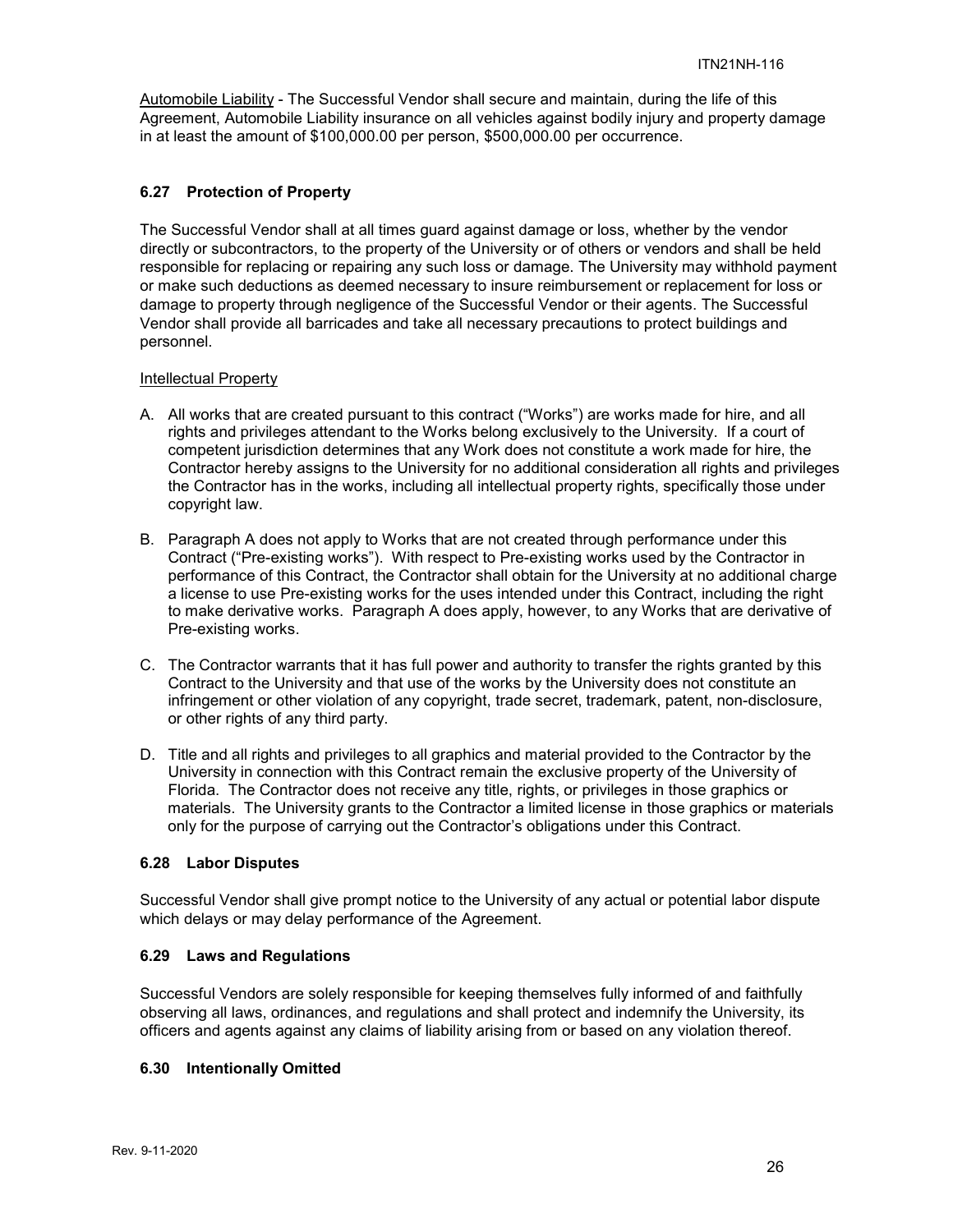# **6.31 No Waiver of Right by the University**

No waiver by University of any breach of the provisions of the Agreement by the Successful Vendor shall in any way be construed to be a waiver of any future breach or bar the University's right to insist on strict performance of the provisions of the Agreement.

# **6.32 Notice to Vendors of Asbestos-Containing Materials in University Buildings**

Asbestos containing materials (ACM) can be found in almost any building in the United States more than 10 years old. The University of Florida is no exception. The types of asbestos most commonly found are pipe and boiler insulation, fireproofing, hard panels known as "Transite", floor tile, and spray or trowel-applied ceiling finishes. ACM is generally not hazardous if left undisturbed.

The University has implemented an Asbestos Program to assure safe management and removal of ACM. Vendors, consultants, and other's providing service to the University may encounter ACM and must, therefore, comply with the following instructions:

A. Avoid disturbing suspected ACM. Exercise caution and watch for possible ACM.

B. If it is necessary to disturb ACM, first notify the appropriate Division Asbestos Representative listed in this notice, or the University of Florida Asbestos Coordinator, before proceeding with your work. You shall take whatever precautions are necessary to protect humans' health and the environment, and comply with all applicable Federal, State, and Local laws pertaining to asbestos.

C. If you require additional information on possible locations of ACM in a particular building, contact the Asbestos Representative from the Division for which you are working.

| Division                   | Asbestos Representative              | Telephone        |
|----------------------------|--------------------------------------|------------------|
| <b>Facilities Services</b> | Assoc. Dir. Facilities Services      | (352) 392-7793   |
| <b>Health Center</b>       | Asst. Dir. Health Ctr Physical Plant | (352) 392-4417   |
| Housing                    | Housing Maintenance Superintendent   | $(352)$ 392-2161 |
| <b>Reitz Union</b>         | Maintenance Superintendent           | (352) 392-1614   |
| <b>IFAS</b>                | Engineer                             | (352) 392-6488   |

# **6.33 Parking and Identification Badges.**

The Successful Vendor shall obtain all parking permits and/or decals that may be required while performing project work on University premises. The Successful Vendor should review Contractor and Vendor Parking information from Transportation and Parking Services located at the following link:<http://www.parking.ufl.edu/pages/contractorvendordecal.asp>

# **6.34 Payment Terms**

The University's obligation is payable only and solely from funds appropriated for the purpose of the Agreement. Unless otherwise stated herein, the payment terms for the Agreement are Net 30 days. VENDOR OMBUDSMAN: The University's vendor ombudsman whose duties include acting as an advocate for vendors may be experiencing problems in obtaining payment(s) from the University may be contacted at 352-392-1241.

# **6.35 Price Adjustment**

Price changes will normally only be considered at the end of one Agreement term of two years and the beginning of another and will occur no more frequently than annually. Price change requests shall be in writing, submitted at least sixty (60) days prior to the requested effective date, and shall be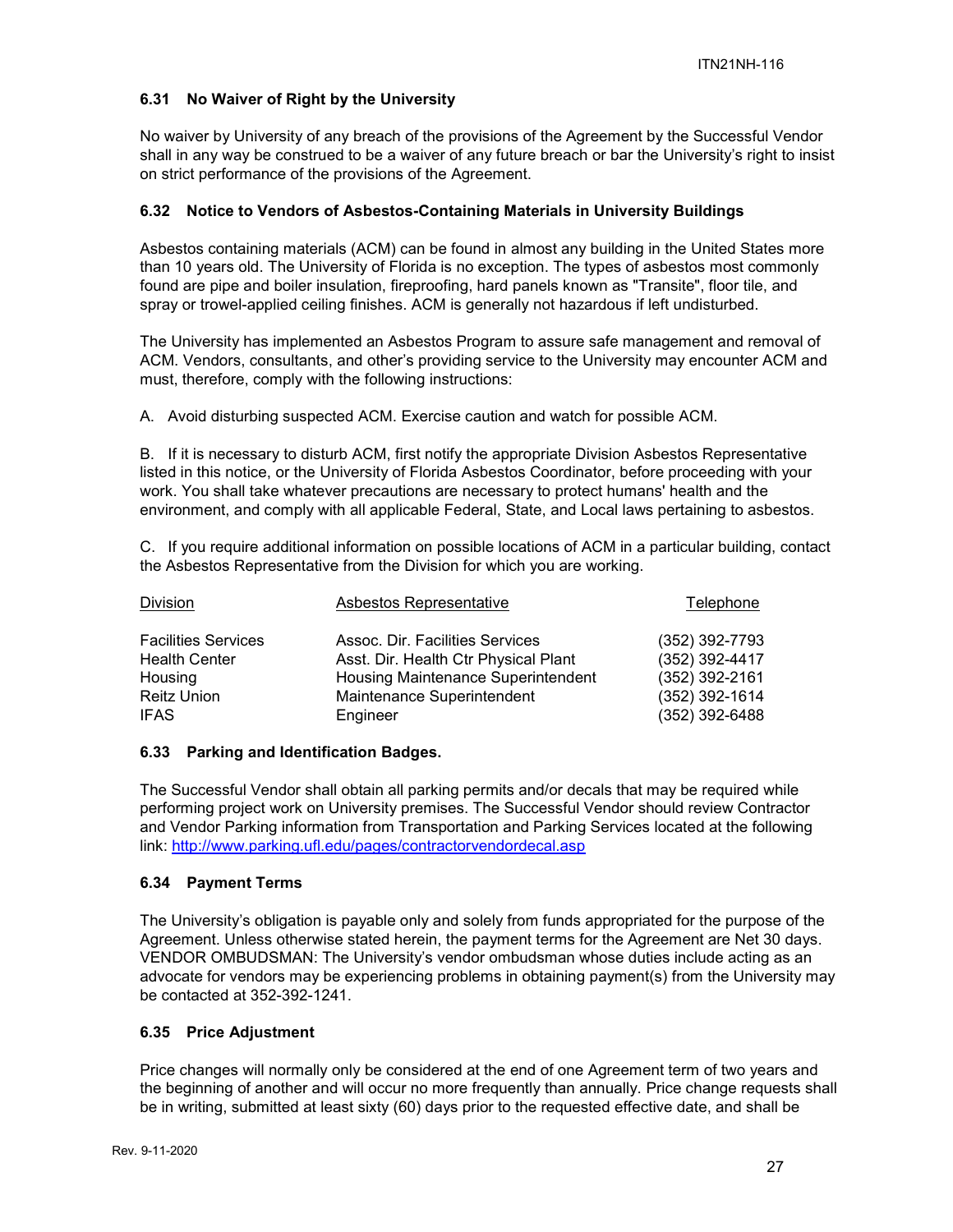supported by written evidence of increased costs to the Successful Vendor. The University will not approve unsupported price increases that will merely increase the gross profitability of the Successful Vendor at the expense of the University. Price change requests shall be a factor in the Agreement renewal review process. The University shall, in its sole opinion, determine whether the requested price increase or an alternate option is in the best interest of the University.

# **6.36 Prior Course of Dealings**

No trade usage, prior course of dealings, or course of performance under other agreements shall be a part of any agreement resulting from this ITN; nor shall such trade usage, prior course of dealing, or course of performance be used in the interpretation or construction of such resulting agreement.

# **6.37 Intentionally Omitted**

# **6.38 Public Entity Crime**

A person or affiliate who has been placed on the convicted list by the Department of Management Services, State of Florida, may not submit a proposal on a contract to provide any goods or services, including construction, repairs, or leases and may not be awarded or perform work as a Vendor, supplier, subcontractor, or consultant for the University of Florida for a period of 36 months from the date of being placed on the convicted list, a "person" or "affiliate" includes any natural person or any entity, including predecessor or successor entities or any entity under the control of any natural person who is active in its management and who has been convicted of a public entity crime (Rule 6C1-3.020 FAC).

# **6.39 Public Records**

All proposal information submitted and opened becomes subject to the Public Records Law set forth in Chapter 119 F.S.

# **IF THE VENDOR HAS QUESTIONS REGARDING THE APPLICATION OF CHAPTER 119, FLORIDA STATUTES, TO THE VENDOR'S DUTY TO PROVIDE PUBLIC RECORDS RELATING TO THIS CONTRACT, CONTACT THE CUSTODIAN OF PUBLIC RECORDS AT Phone: (352) 846-3903**

# **email: [PR-Request@ufl.edu](mailto:PR-Request@ufl.edu)**

# **Mail: PO Box 113156, Gainesville, FL 32611-3156**

Any resulting Agreement may be unilaterally canceled for refusal by the vendor to allow public access to all documents, papers, letters, or other materials made or received by the Successful Vendor in conjunction with the Agreement and subject to the provisions of Chapter 119. F.S.

# **6.40 Referencing of Orders**

For each order issued against an agreement resulting hereunder, the University intends in good faith to reference this ITN for pricing, terms and conditions, delivery location, and other particulars. However, in the event the University fails to do so, the University's right to such terms and conditions, and particulars shall not be affected, and no liability of any kind or amount shall accrue to the University.

# **Each quote provided by the vendor to a UF unit must be itemized to match the pricing provided in the awarded (or current) proposal.**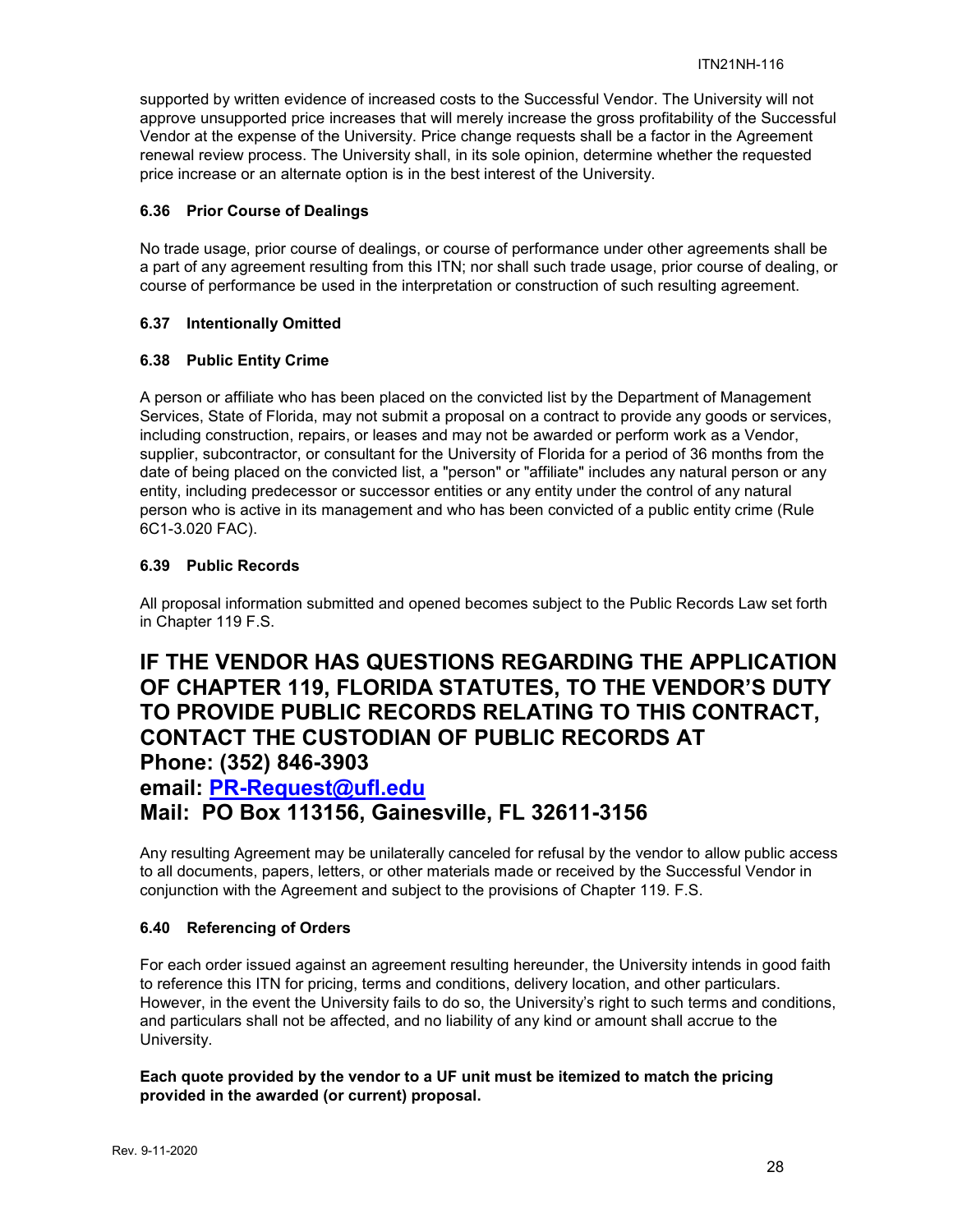# **6.41 Remedies and Applicable Law**

The Agreement shall be governed by and construed in accordance with the laws of the State of Florida (without regard to principles of conflict of laws) and the rules and regulations of the Florida Board of Governors and the University. University and Successful Vendor shall have available all remedies afforded each by said law. The venue in any action or litigation commenced to enforce the Agreement shall lie in a court of competent jurisdiction located in Gainesville, Florida.

#### **6.42 Right of Inspection**

University shall have the right to inspect the goods at delivery before accepting them.

# **6.43 Right of Offset**

The University shall be entitled to offset against any sums due the Successful Vendor, any expenses or costs incurred by the University, or damages assessed by the University concerning the Successful Vendor's non-conforming performance or failure to perform the Agreement, or any other debt owing the University, including expenses, costs and damages described in the termination provisions contained herein.

#### **6.44 Intentionally Omitted**

- **6.45 Intentionally Omitted**
- **6.46 Intentionally Omitted**

#### **6.47 Termination**

#### **6.47.1 Convenience**

The University reserves the right to terminate the Agreement in whole or part at any time when in the best interests of the University without penalty or cause. Upon receipt of the written notice, the Successful Vendor shall immediately stop all work as directed in the notice, notify all subcontractors of the effective date of the termination and minimize all further costs to the University. In the event of termination under this provision, all documents, data and reports prepared by the Successful Vendor under the Agreement shall become the property of and delivered to the University. The Successful Vendor shall be entitled to receive just and equitable compensation for work in progress, work completed and materials accepted before the effective date of termination. Such compensation shall be the Successful Vendor's sole remedy against the University in the event of termination under this provision.

#### **6.47.2 Default**

The University reserves the right to terminate the Agreement in whole or in part due to the failure of the Successful Vendor to comply with any term or condition of the Agreement, to acquire and maintain all required insurance policies, bonds, licenses and permits, or to make satisfactory progress in performing the Agreement. The University shall provide written notice of the termination and the reasons for it to the Successful Vendor. Upon termination under this provision, all goods, materials, documents, data and reports prepared by the Successful Vendor under the Agreement shall become the property of and be delivered to the University on demand. The University may, upon termination of the Agreement, procure, on terms and in the manner that it deems appropriate, materials, or services to replace those under the Agreement. The Successful Vendor shall be liable to the University for any excess costs incurred by the University in re-procuring the materials or services.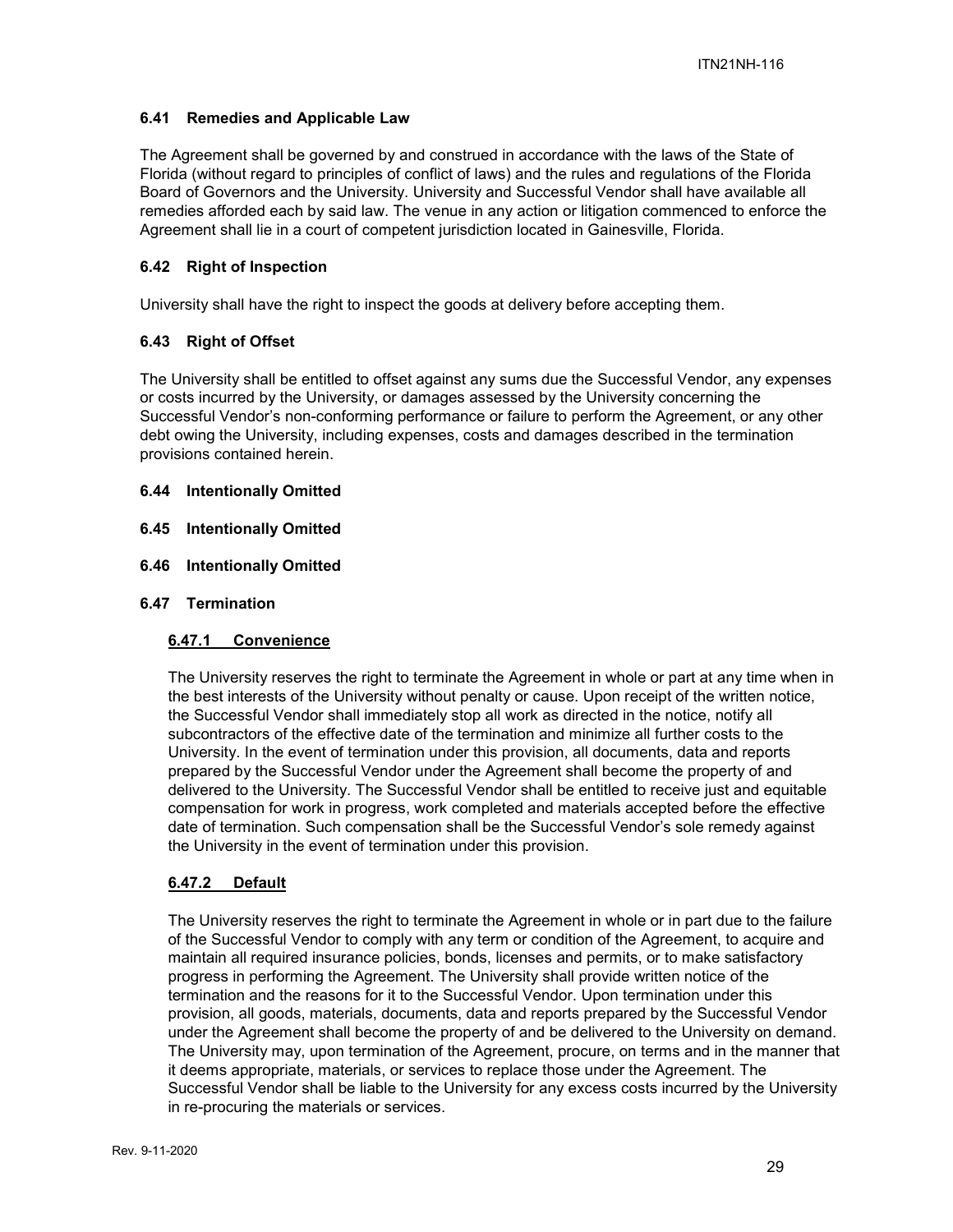# **6.47.3 Gratuities**

The University may, by written notice to the Successful Vendor, cancel the Agreement if it is discovered by the University that gratuities, in the form of entertainment, gifts or other, were offered or given by the Successful Vendor, or any agent or representative of the Successful Vendor, to any officer or employee of the University with a view toward securing favorable treatment with respect to the awarding or amending, or the making of any determinations with respect to the performing of such Agreement. In the event the Agreement is canceled by the University pursuant to this provision, University shall be entitled, in addition to any other rights and remedies, to recover or withhold the amount of the cost incurred by Successful Vendor in providing such gratuities.

# **6.47.4 Insolvency**

The University shall have the right to terminate the Agreement at any time in the event Successful Vendor files a petition in bankruptcy; or is adjudicated bankrupt; or if a petition in bankruptcy is filed against Successful Vendor and not discharged within thirty (30) days; of if Successful Vendor becomes insolvent or makes an assignment for the benefit of its creditors or an arrangement pursuant to any bankruptcy law; of if a receiver is appointed for Successful Vendor or its business.

# **6.47.5 Lack of Funds**

The State of Florida's and UF's performance and obligation to pay under this Agreement is contingent upon an annual appropriation by the Florida State Legislature. The Agreement may be canceled without further obligation on the part of the University of Florida in the event that sufficient appropriated funding is unavailable to assure full performance of the terms. The Successful Vendor shall be notified in writing of such non-appropriation as soon as reasonably possible. No penalty shall accrue to the University in the event this cancellation provision is exercised. This cancellation provision shall not be construed so as to permit the University to terminate the Agreement in order to acquire similar equipment, material, supplies or services from another party.

# **6.47.6 Stop Work Order**

The University may at any time, by written order to the Successful vendor, require the Successful Vendor to stop all or any part of the work called for by the Agreement for a period of ninety (90) days after the order is delivered to the Successful Vendor, and for any further period to which the parties may agree. The order shall be specifically identified as a Stop Work Order issued under this provision. Upon receipt of the order, the Successful Vendor shall immediately comply with its terms and take all reasonable steps to minimize the incidence of costs allocable to the work covered by the order during the period of work stoppage. If a Stop Work Order issued under this provision is canceled or the period of the order or any extension expires, the Successful Vendor shall resume work. The University shall make an equitable adjustment in the delivery schedule or Agreement price, or both, and the Agreement shall be amended in writing accordingly.

# **6.47.7 Suspension or Debarment**

The University may by written notice to the Successful Vendor immediately terminate the Agreement if the University determines that the Successful Vendor has been debarred, suspended or otherwise lawfully prohibited from participating in any public procurement activity, including but limited to, being disapproved as a subcontractor Vendor of any public procurement unit or other governmental body.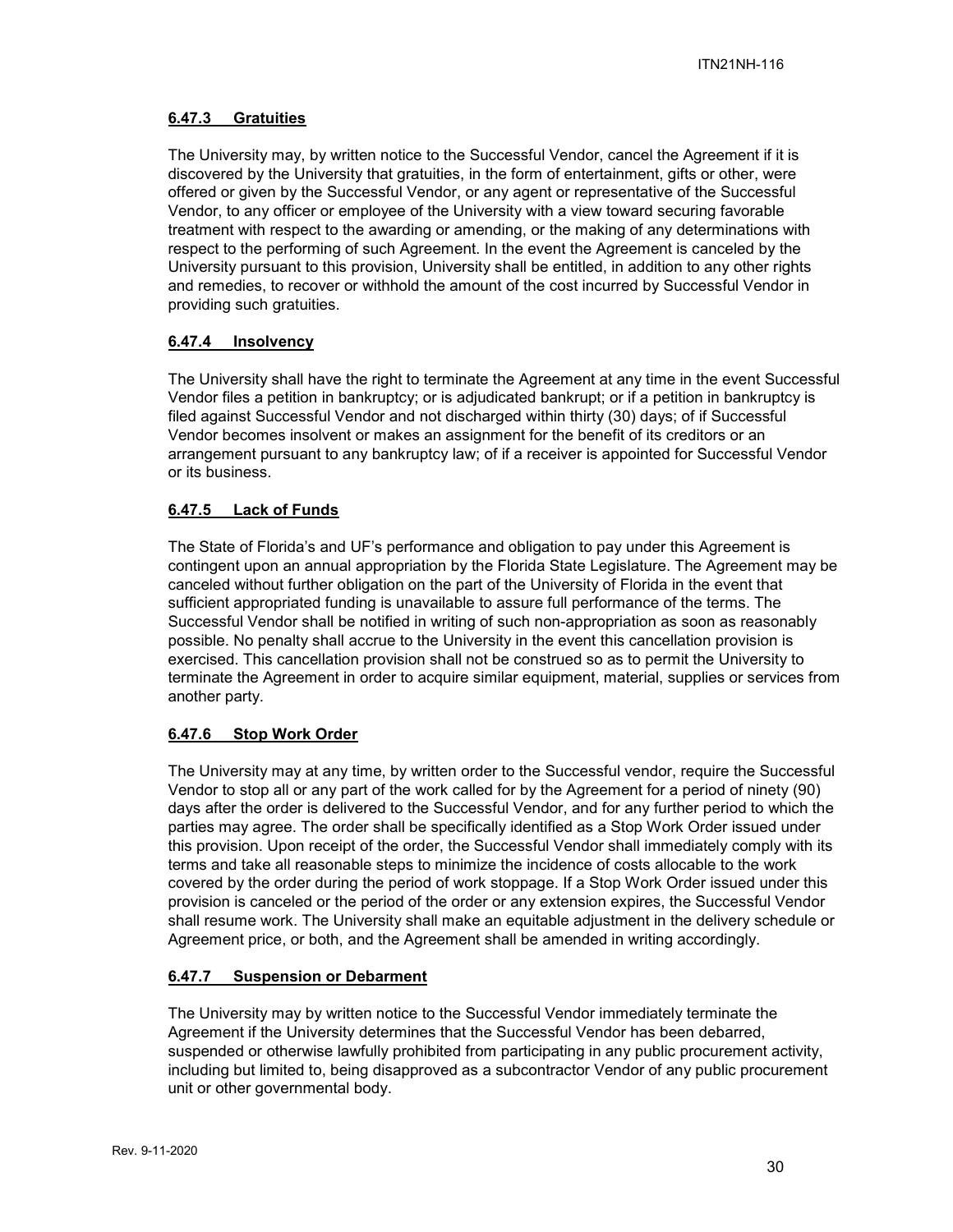# **6.47.8 Continuation of Performance Through Termination**

The Successful Vendor shall continue to perform, in accordance with the requirements of Agreement, up to the date of termination, as directed in the termination notice.

#### **6.48 Intentionally Omitted**

#### **6.49 Intentionally Omitted**

#### **6.50 Payment Card Industry Data Security Standard.**

For e-commerce business and/or credit card transactions, Proposer agrees to be bound by the requirements and terms of the Rules of all applicable Card Associations, as amended from time to time, and be solely responsible for security and maintaining confidentiality of Card transactions processed by means of electronic commerce up to the point of receipt of such transactions by Bank.

Proposer is required to be in compliance with the requisites of the SAS 70 and/or Payment card Industry Data Security Standard and provide written attestation of compliance annually.

#### **6.51 Payment and Invoice Information**

All invoices will need to contain either a UF purchase order number or the 8-digit department ID number of the department with which you are doing business. Please include your Tax Identification number.

All invoices for payment should be submitted to the University of Florida via:

Email: [UFL.invoices@edmgroup.com](mailto:UFL.invoices@edmgroup.com)

Or by Fax: 1-570-496-5411

Or by Mail: University of Florida Attn: Accounts Payable PO Box 3357 Scranton, PA 18505

When applicable, all invoices to UF must include backup documentation (for example, invoices for media placement).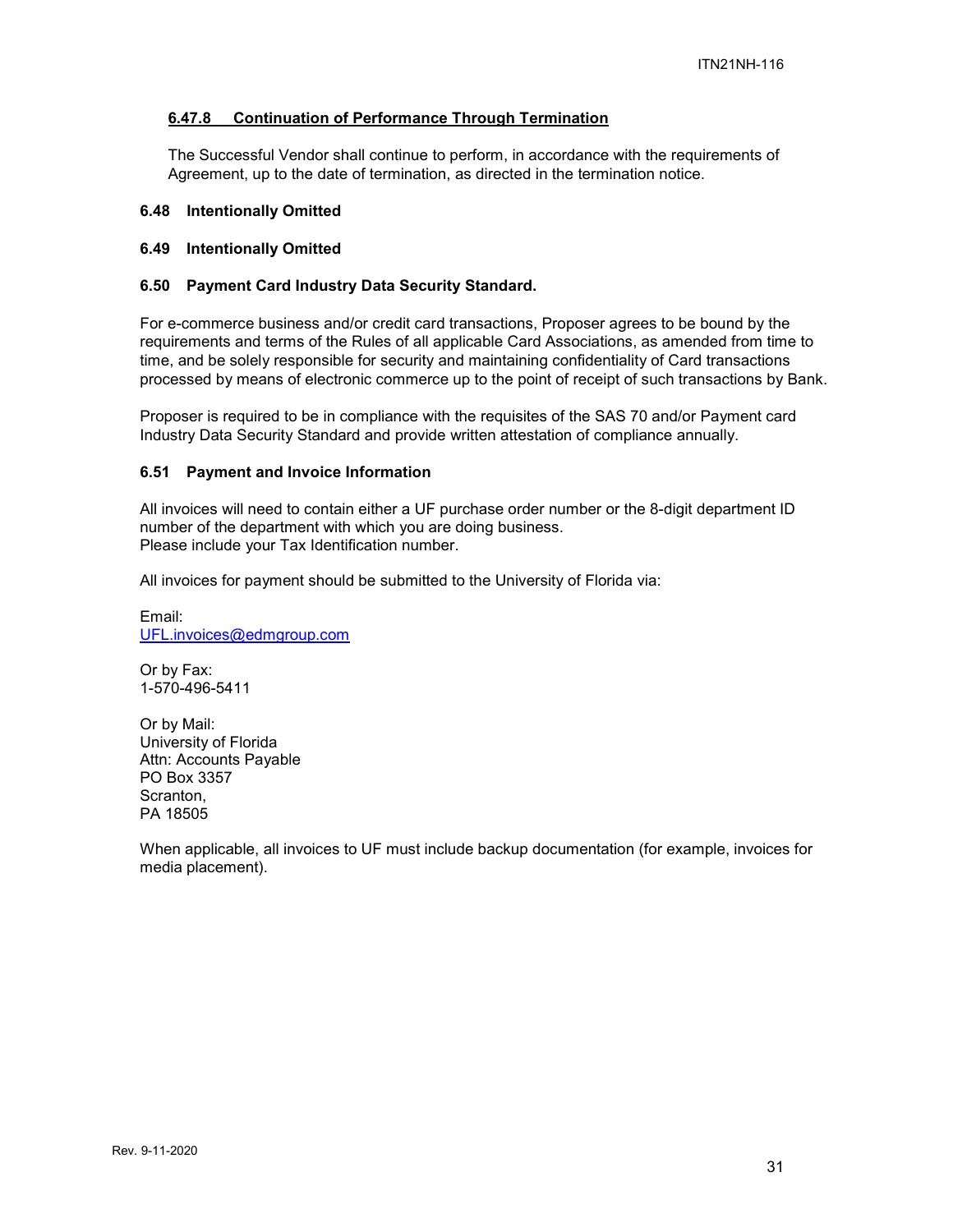#### **7.0 Certifications and Forms**

#### **7.1 Certification of Proposal**

Explanation: This certification attests to the vendor's awareness of, and agreement, to the content of this ITN and all accompanying provisions contained herein.

Action: Vendor is to ensure that the following certificate is duly completed and correctly executed by an authorized officer of your company.

This proposal is submitted in response to Invitation to Negotiate # ITN21NH-116 issued by the University of Florida. The undersigned, as a duly authorized officer, hereby certifies that

#### \_\_\_\_\_\_\_\_\_\_\_\_\_\_\_\_\_\_\_\_\_\_\_\_\_\_\_\_\_\_\_\_\_\_\_\_\_ (Vendor Name)

agrees to be bound by the content of this proposal and agrees to comply with the terms, conditions and provisions of the referenced Invitation to Negotiate (ITN) and any addenda thereto in the event of an award. Exceptions are to be noted as stated in the ITN. The proposal shall remain in effect for a period of ninety (90) calendar days as of the Due Date for responses to the ITN.

The undersigned certifies that to the best of his/her knowledge: (check one pf the below and provide information if required)

There is no trustee or employee of the University of Florida who has or whose Relative has an Interest in the entity or entities making this proposal or who is a natural person making this proposal.

There are trustee(s) and/or employee(s) of the University of Florida who have, and/or whose Relative(s) have, an Interest in the entity or entities making this proposal or who is a natural person making this proposal. Describe the nature of the interest held by each trustee, employee, or Relative of the trustee or employee (for example, grandson of Employee X owns the company or spouse of Employee Y is a director of the company).

"Interest" for purposes of this disclosure includes the following: director, trustee, officer, or employee of an entity, any contract with an entity (including consulting), or any partner, proprietor, stock, equity, or other ownership interest in an entity.

"Relative" for the purpose of this disclosure is an individual who is related to the trustee or employee as father, mother, son, daughter, brother, sister, uncle, aunt, first cousin, nephew, niece, husband, wife, father-in-law, mother-in-law, son-in-law, daughter-in-law, brother-in-law, sister-in-law, stepfather, stepmother, stepson, stepdaughter, stepbrother, stepsister, half brother, half sister, grandparent, great grandparent, grandchild, great grandchild, step grandparent, step great grandparent, step grandchild, step great grandchild, person who is engaged to be married to the trustee or employee or who otherwise holds himself or herself out as or is generally known as the person whom the trustee or employee intends to marry or with whom the trustee or employee intends to form a household, or any other natural person having the same legal residence as the trustee or employee"

The undersigned further certifies that their firm (check one) \_\_\_**IS** *or* \_\_\_**IS NOT** currently debarred, suspended, or proposed for debarment by any federal entity. The undersigned agrees to notify the University of any change in this status, should one occur, until such time as an award has been made under this procurement action.

Person(s) authorized to negotiate in good faith on behalf of this firm for purposes of this Invitation to Negotiate are:

| Name:<br>٦ь | itle. |
|-------------|-------|
|             |       |